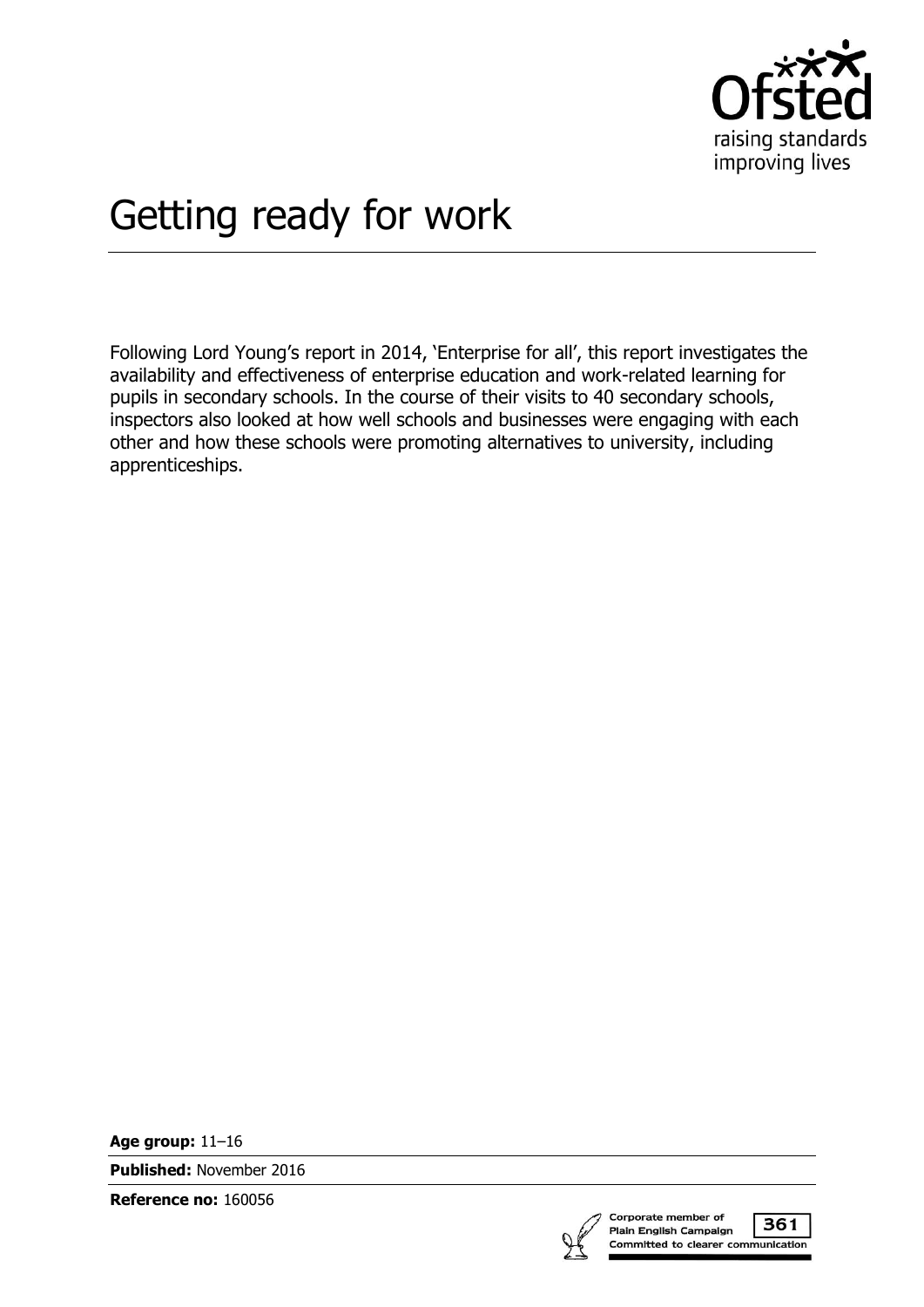

# **Contents**

| <b>Introduction</b>                                   | 3  |
|-------------------------------------------------------|----|
| <b>Key findings</b>                                   | 4  |
| <b>Recommendations</b>                                | 5  |
| <b>Ofsted should:</b>                                 | 5  |
| <b>Methodology</b>                                    | 6  |
| <b>Findings</b>                                       | 7  |
| Enterprise education                                  | 7  |
| Work experience                                       | 11 |
| Employer engagement                                   | 14 |
| Financial capability as a key component of enterprise | 18 |
| Promotion of apprenticeships                          | 18 |
| <b>Research publications feedback</b>                 | 22 |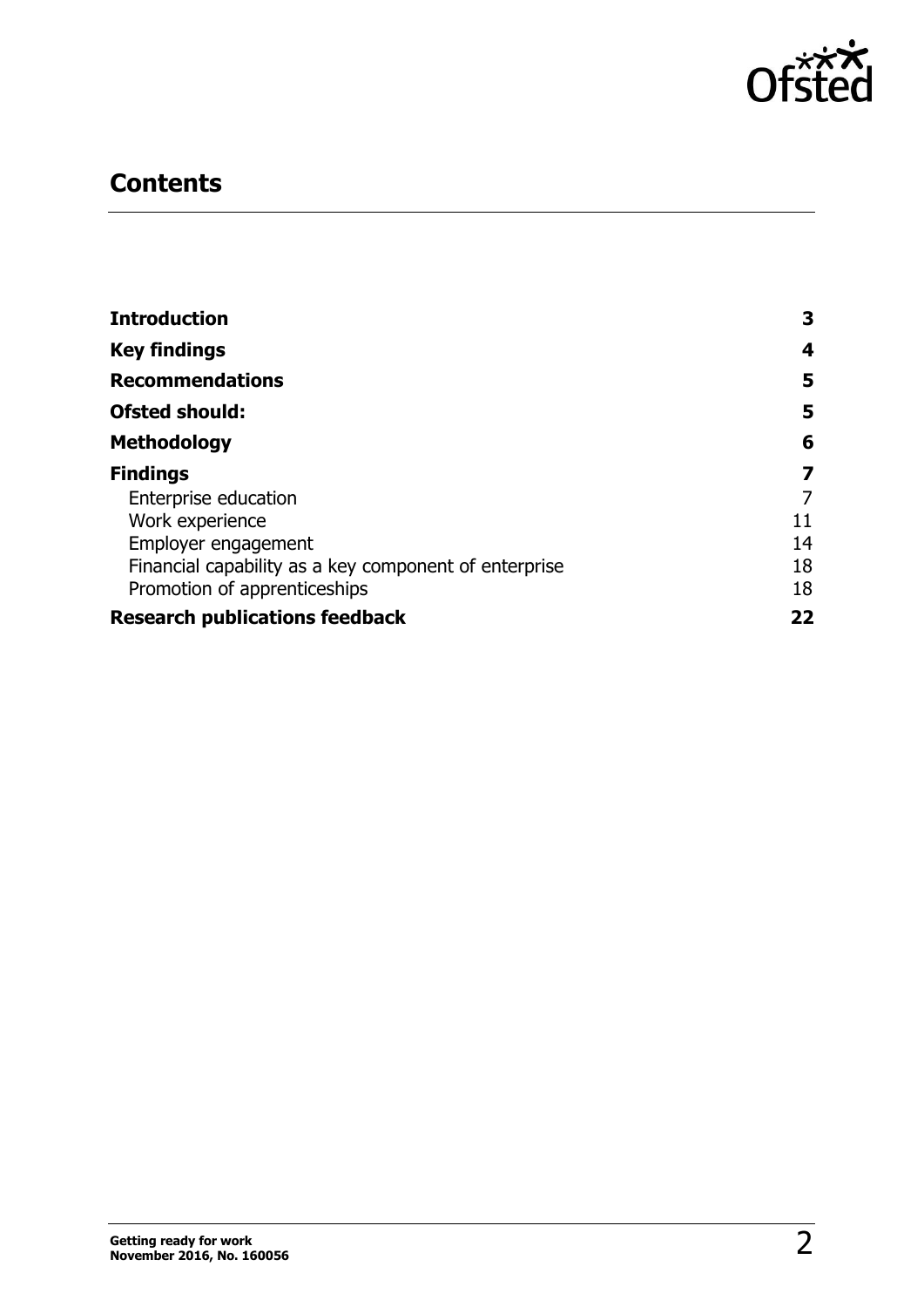

# <span id="page-2-0"></span>**Introduction**

The question of how well our school system is preparing young people for the world of work has never been more important. The future success and prosperity of the UK in a post-Brexit world will increasingly depend on our ability to harness home-grown talent and to encourage the creativity and innovation of our young people. That will mean making sure that pupils from all backgrounds have access to an education that prepares them well for the next stage of their lives, be that higher education, entering employment or setting up their own business.

This report examines how secondary schools are preparing young people for the world of work through enterprise education and work-related learning. It looks at how schools are working with local businesses and, given the concerns we found in our recent report on apprenticeships, it also looks in detail at the way apprenticeship programmes are promoted in schools.<sup>1</sup>

Enterprise education involves teaching pupils the knowledge and skills they will need to be future employees and potential employers. It includes, but is not limited to, teaching financial and organisational capability, while also providing opportunities to raise pupils' awareness of problems and solutions in the context of business and enterprise.

Previous Ofsted national reports have identified good, age-appropriate enterprise education in primary schools.<sup>2</sup> However, few of the 40 secondary schools visited by inspectors for this survey were building effectively on that strong foundation. In many of the schools visited, there was some peripheral work-related learning on offer, but this was not part of an overall enterprise and employability strategy. In some cases, school leaders simply told inspectors that it was not a feature of their curriculum and that they saw themselves as accountable only for achieving a narrow set of outcomes focused around examinations.

Inspectors also found that schools were often unsure about the support on offer from local and national organisations, while their links with local employers were often weak. In some cases, this had a particularly detrimental impact on the most disadvantaged pupils, who had fewer family contacts to draw on when expected to arrange high quality work experience for themselves.

Lord Young's 2014 report 'Enterprise for all' highlighted some of these concerns and, as a result, the Careers and Enterprise Company was set up to help coordinate relationships between schools and businesses.<sup>3</sup> This was a positive development but

[www.gov.uk/government/publications/economics-business-and-enterprise-education.](https://www.gov.uk/government/publications/economics-business-and-enterprise-education) <sup>3</sup> 'Enterprise for all: the relevance of enterprise in education', Lord Young, 2014; [www.gov.uk/government/publications/enterprise-for-all-the-relevance-of-enterprise-in-education](https://www.gov.uk/government/publications/enterprise-for-all-the-relevance-of-enterprise-in-education)

j

<sup>&</sup>lt;sup>1</sup> 'Apprenticeships: developing skills for future prosperity', Ofsted, 2014; [www.gov.uk/government/publications/apprenticeships-developing-skills-for-future-prosperity.](https://www.gov.uk/government/publications/apprenticeships-developing-skills-for-future-prosperity) <sup>2</sup> 'Economics, business and enterprise education', Ofsted, 2011;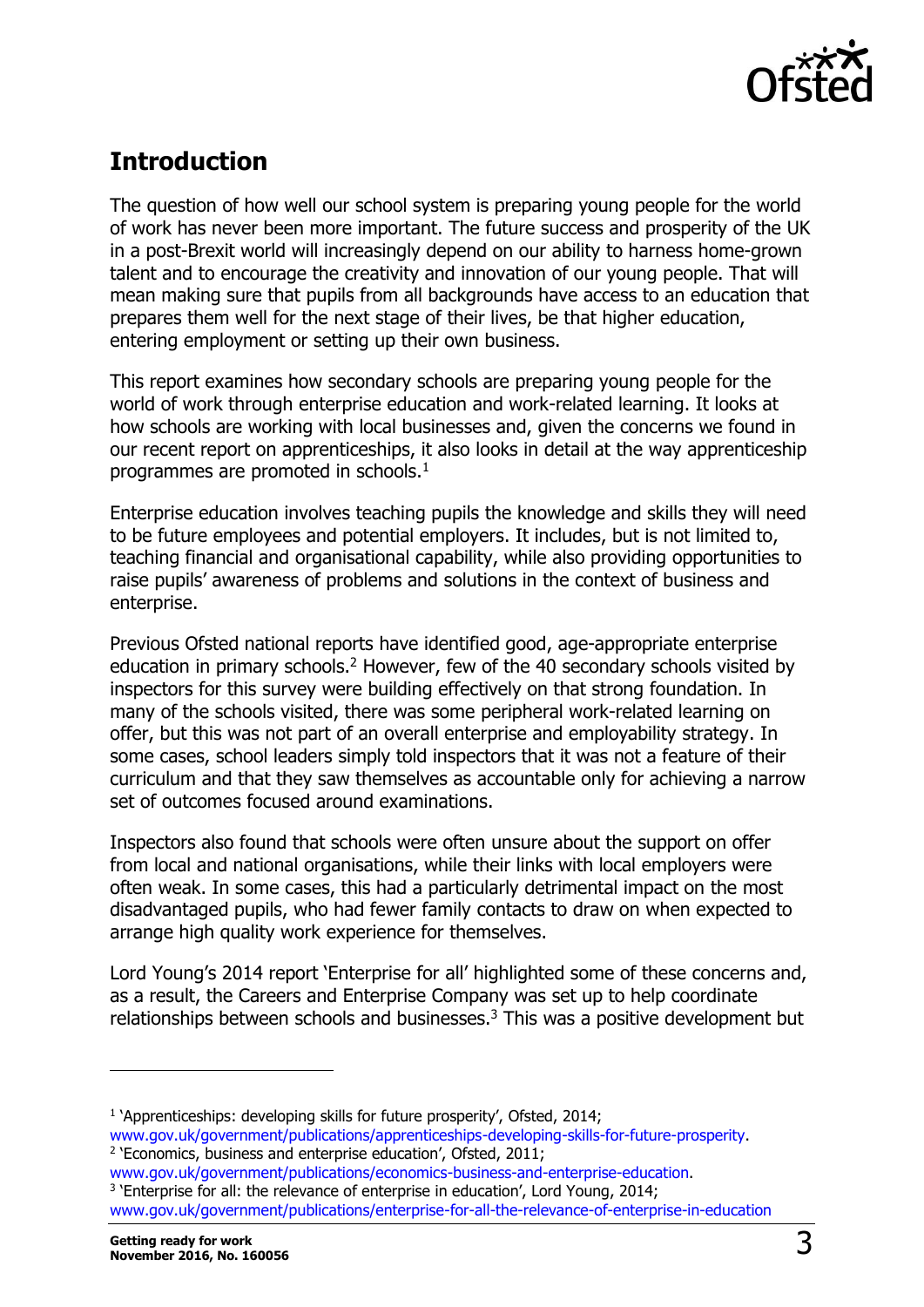

during this survey, inspectors found that its work was still at an embryonic stage and providers were largely unaware of its existence. 4

# <span id="page-3-0"></span>**Key findings**

- The extent to which schools used their curriculum to prepare pupils for **the world of work was largely dependent on whether school leaders considered it to be a priority.** This ranged from schools such as the one where a headteacher described enterprise education as 'a luxury we can't afford' to others that saw the acquisition of knowledge and skills prized by employers as central to the school's purpose. Schools often cited pressures on finance and curriculum time as reasons for not prioritising enterprise education.
- Even where schools were delivering enterprise education, it was often **unclear whether this was having any impact on pupils' knowledge, understanding and skills.** Under a quarter of the schools inspected formally assessed pupils' learning in this area and even fewer used external validation, such as accredited award schemes, to verify pupils' achievement.
- Opportunities for pupils to take part in meaningful work-related **learning or work experience were limited at key stage 4.** Local employers and their national representatives suggested that a lack of work-related learning was a major barrier to young people gaining employment. School leaders who offered well-managed work experience in key stage 4 reported that it had a positive impact on pupils' attitudes to school on their return and was therefore well worth the investment in curriculum time.
- Business involvement in some of the schools visited relied too heavily **on the personal networks of teachers and parents, potentially resulting in disadvantaged pupils missing out.** Teachers and employers we spoke to for this survey said that they had little time to create and develop partnerships and, where partnerships did exist, they were vulnerable to staff leaving or changing roles. Where schools provided time for work experience, the responsibility for finding placements was often left to the pupil. While inspectors saw some very impressive examples of work-experience placements, some arose solely because the pupils' parents were well connected.
- A lack of coordination across local areas has created an environment for **schools and businesses that business leaders described as 'chaotic'.** Projects such as those sponsored by local enterprise partnerships (LEPs) are at the very early stages of development. Business leaders consulted for this report raised concerns that there is little coherence to provision and a lack of strategy by government, business organisations or individual schools. They were largely

 $\overline{a}$ 

<sup>4</sup> This survey was undertaken in the early days of the company establishing its regional network. By March 2016, less than 5% of secondary schools were reported to have signed up to the Enterprise Adviser Network. According to the company, the network has grown quickly since then with around 1,200 senior business volunteers and more than 1,200 schools having signed up to work together to develop school/employer engagement plans.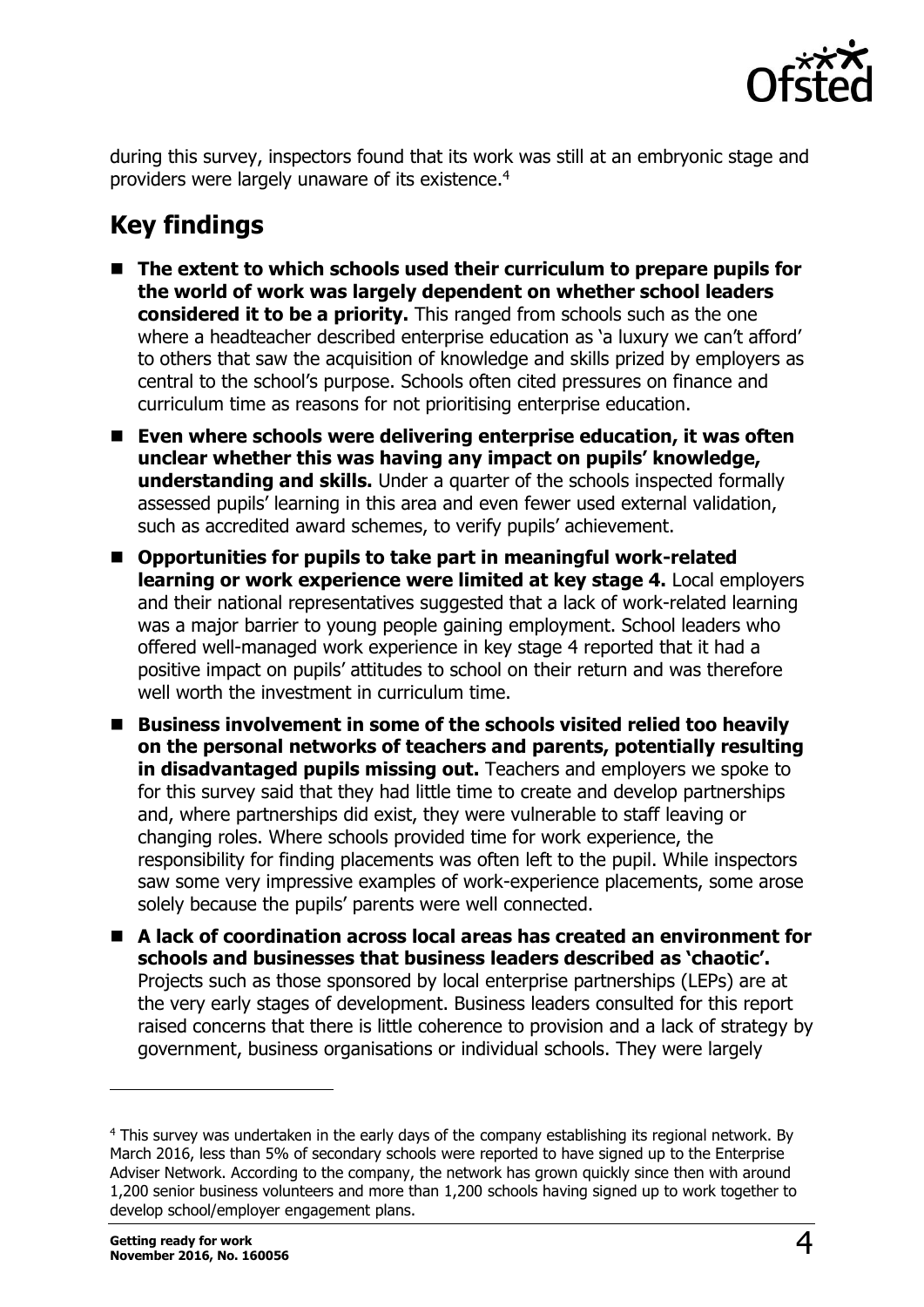

unaware of the work of the Careers and Enterprise Company. School-business links were most productive when they were official and between organisations, rather than informal and between individuals. Relationships were often hampered by poor communication between school and business staff and a lack of clarity over what was wanted from the partnership.

■ Schools appear to be more likely to promote apprenticeships than in **recent years, but parents and pupils are concerned about the quality and reputation of apprenticeships.** Inspectors found that a relatively high proportion of schools  $-68\%$ , or 27 out of 40 – were good or outstanding in this regard. However, some parents and pupils were concerned about the current state of the apprenticeship market and were reluctant to pursue a route that they thought would narrow their options in the future.

### <span id="page-4-0"></span>**Recommendations**

The Department for Education (DfE) should:

- re-visit Lord Young's report from 2014 and promote the importance of well-planned provision for enterprise education, including the promotion of economic and business understanding and financial capability
- $\blacksquare$  ensure that the availability of apprenticeships is communicated well to parents and pupils, and that the potential value of apprenticeships as a viable alternative to traditional university routes is promoted
- further promote the Careers and Enterprise Company to encourage schools and businesses to work together in delivering enterprise education.

<span id="page-4-1"></span>Ofsted should:

 $\blacksquare$  ensure that inspection judgements take greater account of the coherence and rigour with which schools prepare pupils for employment and selfemployment.

Secondary schools should:

- $\blacksquare$  ensure that there is a coherent programme to develop enterprise education, including the economic and business knowledge, understanding and skills of all pupils
- $\blacksquare$  develop stronger links with business by using local networks provided by, for example, the chambers of commerce and LEPs, and set clear objectives for the intended outcomes of these partnerships
- make the most effective use of the expertise of their specialist teachers in delivering these programmes and ensure that all teachers involved in delivery have access to appropriate professional development
- $\blacksquare$  ensure that these programmes have effective mechanisms for monitoring and assessing progress in relation to developing knowledge, understanding and skills.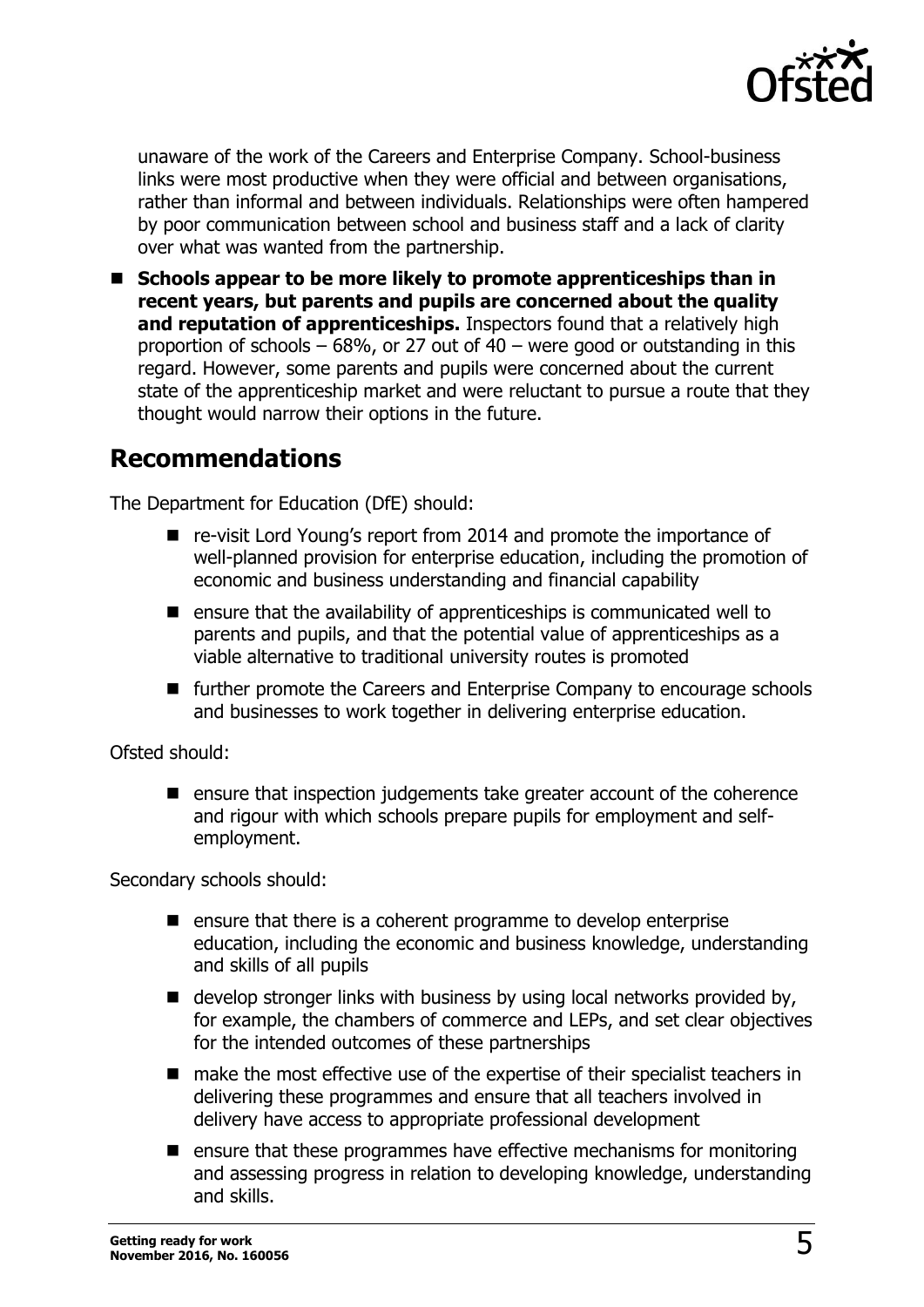

Employers should:

- support local schools in greater number by offering activities such as mock interviews, participation in careers fairs and careers talks
- **P** provide well-planned and constructive opportunities for pupils to gain work experience and an insight into a range of roles and occupations through work shadowing.

# <span id="page-5-0"></span>**Methodology**

- 1. Inspectors carried out 40 thematic inspection visits in the spring term 2016 to interview staff and pupils about the types and impact of enterprise activity found in schools. These visits included a mix of inner city, urban and rural settings. The schools were selected to broadly reflect the range of schools in England and included comprehensive, selective, 11 to 16 and 11 to 18, mixed or single gender establishments. Their overall effectiveness judgements ranged from outstanding to requires improvement. Inspectors also visited two university technology colleges (UTCs) to collect evidence.
- 2. Further evidence was collated by inspectors leading routine inspections during the first two months of the spring term 2016. There were 109 contributions from these inspections.
- 3. Ofsted established two expert engagement groups representing employers' organisations including the CBI, Institute of Directors, the British Chamber of Commerce, the Trades Unions Congress (TUC) and organisations involved in work with schools and businesses.
- 4. Individual meetings were held with a wide range of organisations involved in supporting school and business links. Employers and businesses that contributed to the focus groups included Business in the Community, The Peter Jones Foundation, Education and Employment, the Economics, Business and Enterprise Association (EBEA), Founders 4 Schools, The Institute of Directors, The Royal Society, The Royal Society for the encouragement of Arts, Manufactures and Commerce (RSA) and the TUC. Discussions were also held with representatives of Barclay's Life Skills, The Careers and Enterprise Company, Enterprise Village and Teach First.
- 5. Telephone interviews were carried out with 12 headteachers of schools that had previously been judged by Ofsted to be outstanding for their enterprise provision. Additionally, 338 responses from Ofsted's parent panel have contributed to the findings. Evidence from Ofsted inspection reports and previous reports on enterprise, employability and apprenticeships was also considered alongside the primary evidence.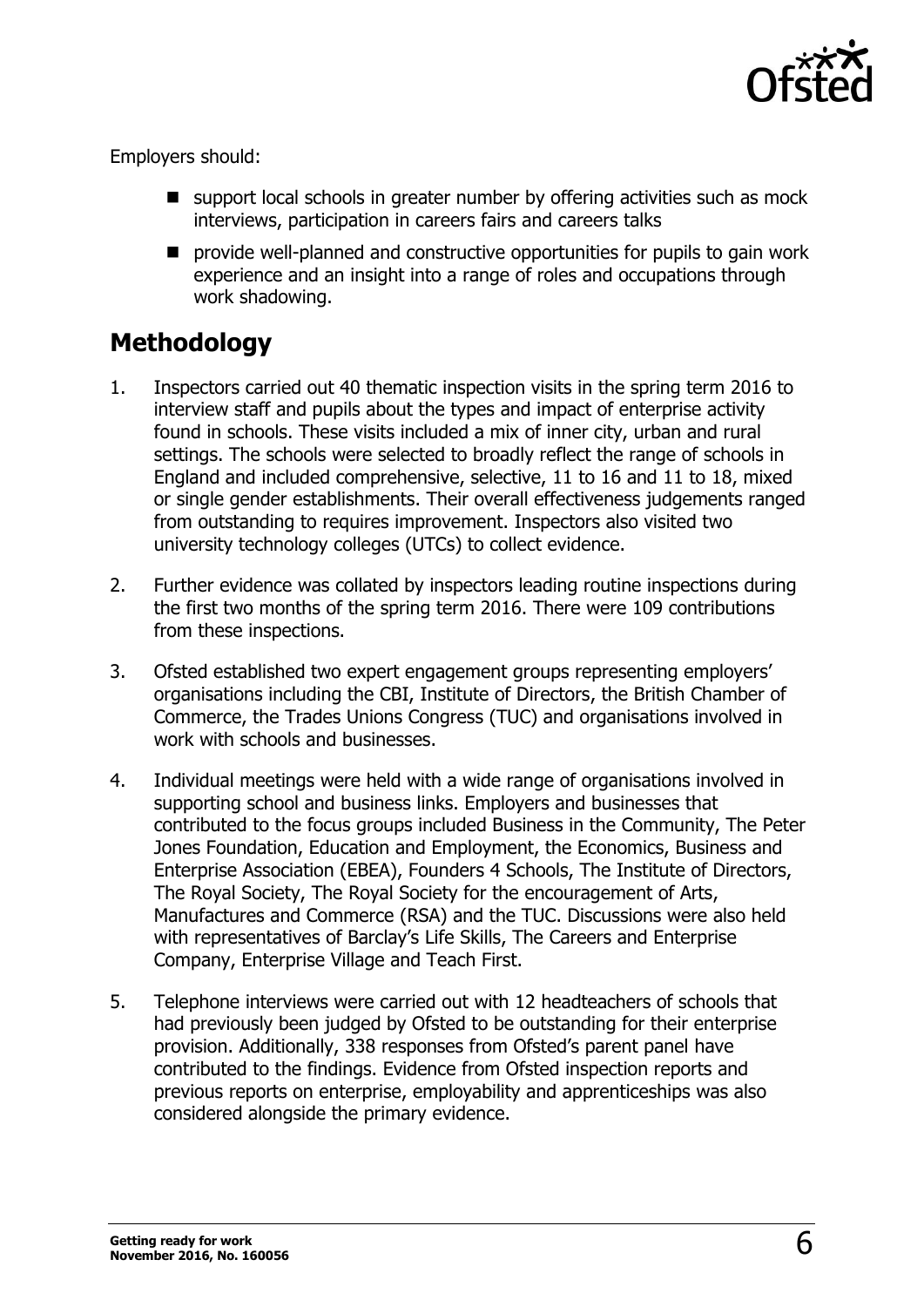

# <span id="page-6-0"></span>**Findings**

### <span id="page-6-1"></span>**Enterprise education**

- 6. This survey updates and confirms the findings of successive Ofsted reports that the key factors promoting successful enterprise education are:
	- a commitment by school leaders to enterprise education and having a sufficiently senior member of staff to champion it throughout the school
	- a common understanding of what enterprise education is, based on an agreed definition
	- **E** ensuring that there is a coherent programme that embraces all pupils; that learning outcomes are clearly identified and that there is progression in pupils' knowledge, understanding and skills
	- having systems in place to assess pupils' progress in relation to enterprise education as well as to monitor the quality of provision in this area
	- having an effective programme of training to develop teachers' understanding of enterprise education and their expertise in delivering it
	- making effective use of links with emplovers to ensure that the content of courses is up to date and reflects current business activity.<sup>5</sup>
- 7. Inspectors found all of these characteristics in just four of the 40 schools visited. In these schools, leaders and governors had taken a strategic decision to offer enterprise education that meets the needs of their pupils and the local economy.

[Fulham Cross Girls' School and Language College](https://reports.ofsted.gov.uk/inspection-reports/find-inspection-report/provider/ELS/139365) (URN139365) − This school has a clear strategic plan and proactive approach for the development of enterprise and employability that sit at the heart of the school's ethos of high aspiration for pupils. And as the school states, it aims 'for pupils to have the attributes, skills and behaviours which are the same as those in an employable person − intelligence, application of knowledge, a thirst for learning, showing initiative and enterprise and excellent interpersonal skills.' Regular evaluation of initiatives and activities, with subsequent adjustments to the provision, has enabled the quality to be both sustained and improved over time.

-

<sup>&</sup>lt;sup>5</sup> 'Economics, business and enterprise education', Ofsted, 2011; [www.gov.uk/government/publications/economics-business-and-enterprise-education.](https://www.gov.uk/government/publications/economics-business-and-enterprise-education) 'Careers guidance in schools: going in the right direction?' Ofsted, 2013; [www.gov.uk/government/publications/careers-guidance-in-schools-going-in-the-right-direction.](https://www.gov.uk/government/publications/careers-guidance-in-schools-going-in-the-right-direction)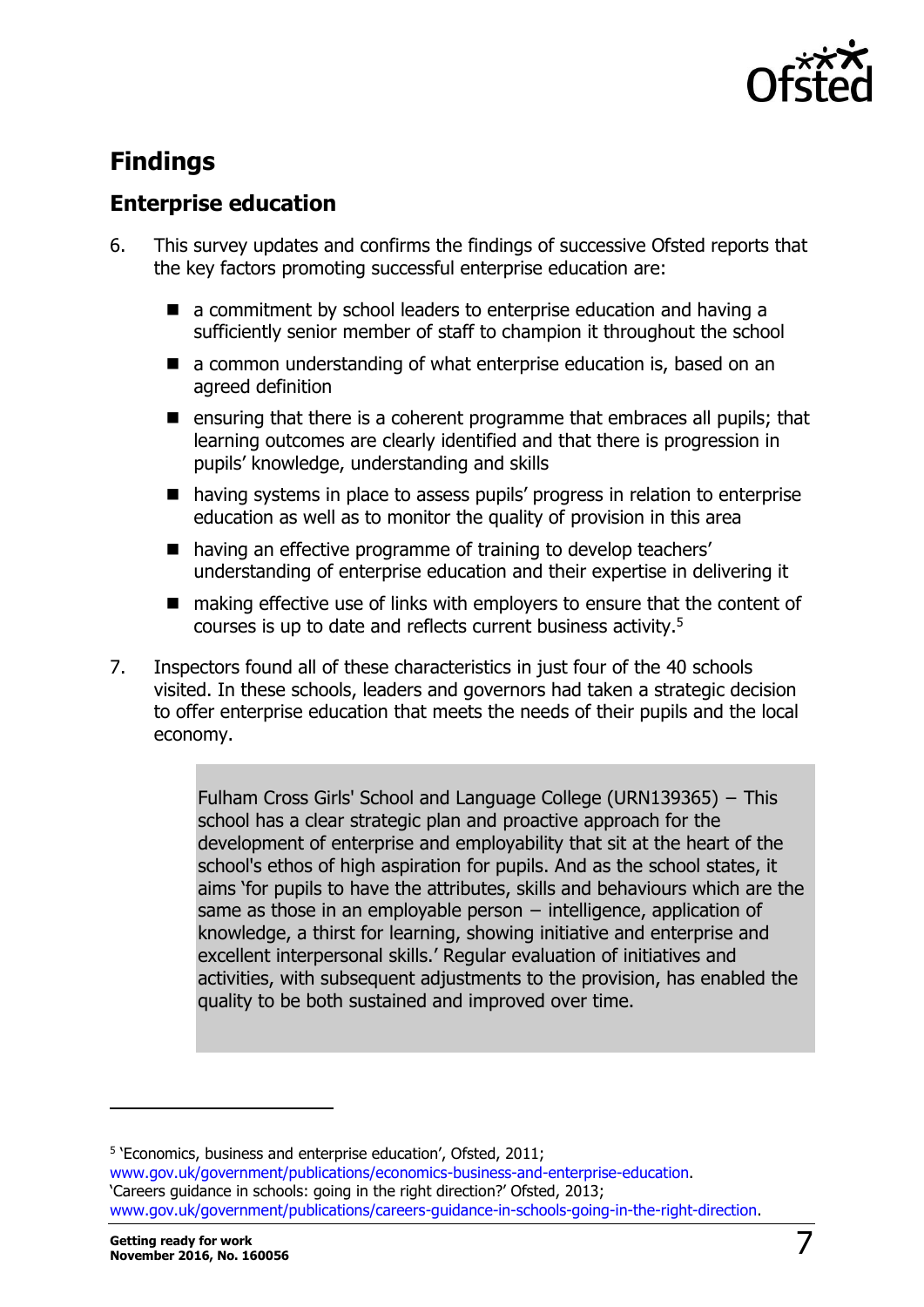

Trinity Catholic School (URN125756) − Enterprise and employability have high priority with the school leaders. They recognise the importance of developing soft skills/enterprise skills and attributes and work hard to maintain a broad curriculum that includes a strong focus on this aspect. A detailed strategic plan ('careers and work-related learning pathway') has been produced that links provision in personal, social, health and citizenship education (PSHCE), additional provision for disadvantaged students, general curriculum provision, wider careers curriculum provision and extra-curricular activities to the 17 areas of learning for careers, employability and enterprise education from the Career Development Institute's (CDI) framework. As a result, there is a coherent plan of provision for each year group from Years 7 to 13.

- 8. In the four schools where enterprise education was a strength, leaders were able to describe the impact of their development of employability knowledge and skills. These schools used external awards, which helped them to evaluate their provision. As a result, these four schools had more coherent programmes of study and were able to assess and improve the quality of the provision.
- 9. Across the four schools, assessment information had been developed to monitor pupils' achievement. Assessment of pupils' starting points was particularly important in these schools, as this allowed staff to take into account and reflect on pupils' progress in developing employability skills. This was especially useful for identifying when groups of pupils were deemed to be falling short on a given area of expertise, allowing managers to introduce specific interventions to help them catch up. For instance, one school used information from pupils' records of achievement to target upcoming enterprise events for a selected group of pupils to attend that was based on their needs.
- 10. Evaluation of enterprise learning was generally stronger in these four schools as it did not just look at pupil progress in isolation. Checks on the effectiveness of teachers in delivering the curriculum were also considered by senior leaders to be an important factor. In one of these schools, the embedding of enterprise and employability knowledge and skills was integral to the whole-school approach to staff's continuing professional development.
- 11. Two of the four schools providing high-quality enterprise education had some form of external validation that evaluated all aspects of careers and workrelated learning across the school, including work experience. One had received the Investors in Careers award in 2014 and the other successfully embedded the RSA's Opening Minds competence framework as the main vehicle to cover enterprise capability and employability skills.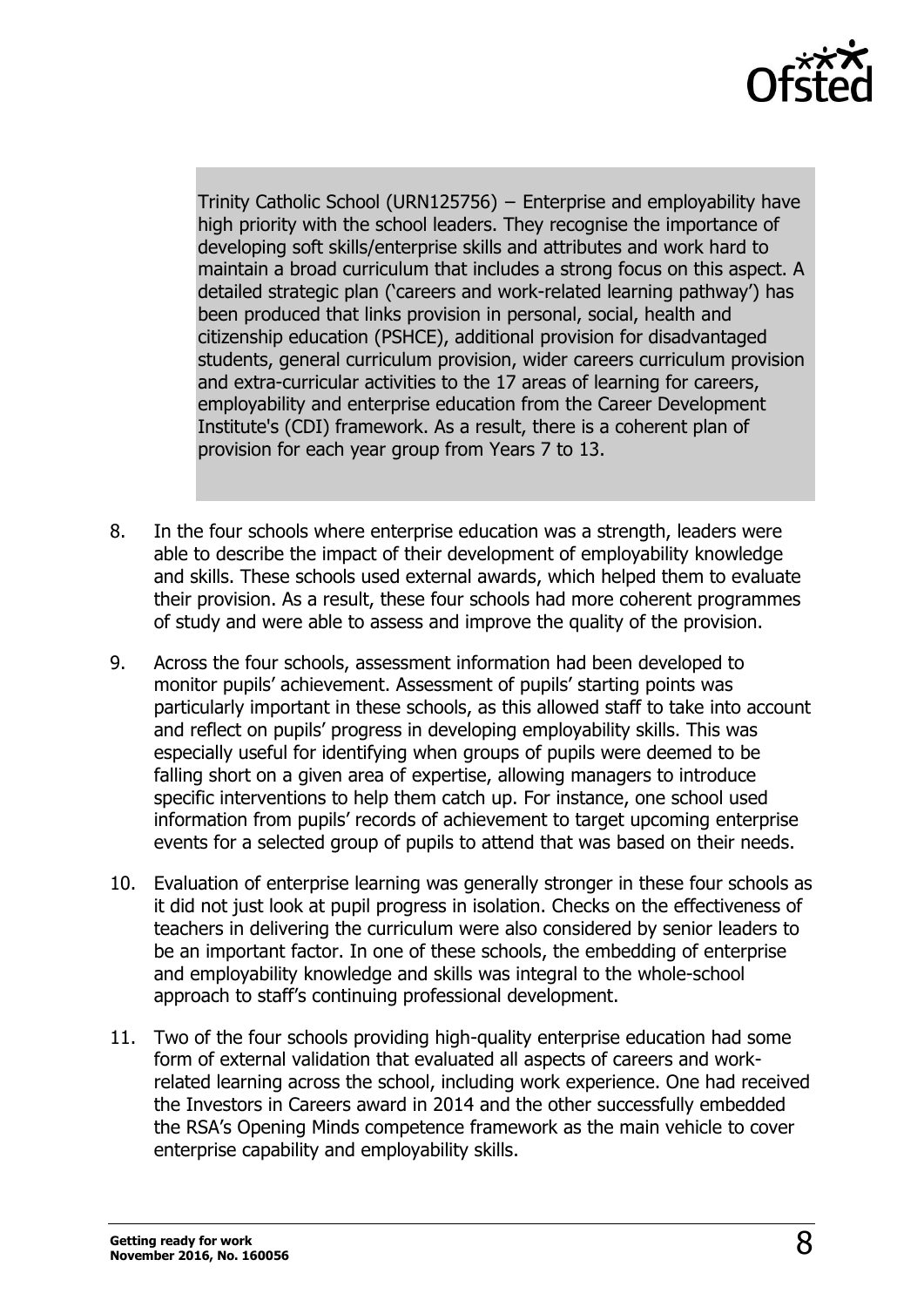

12. In five of the remaining 36 schools visited, inspectors found careers advice and guidance were well embedded in the schools' provision but enterprise learning was not as clearly coordinated. For example:

> 'Employability has a very high priority in this school. The new leader has undertaken a Gatsby audit and a LEP audit. As a result, an action plan is in place and the impact of some of the actions can be seen. For example, each Year 11 pupil now has a career action plan that is shared with parents and pupil. Better information has also been provided to parents about apprenticeships. Priorities are clear in the action plan. However, the priority for enterprise is less obvious. There are enterprise opportunities, but they are not carefully mapped or monitored.'

13. Schools that were less successful at evaluating their enterprise education provision tended to describe what they did and the activities pupils undertook. Leaders often claimed to be evaluating the effectiveness of enterprise activities by collating data from pupil questionnaires. Too often, however, the questionnaires required pupils to reflect on whether they enjoyed the activity, but rarely reflected on the knowledge and skills acquired.

#### **Weaknesses in enterprise education**

- 14. The biggest weakness across the schools visited was a lack of coherence in planning enterprise education and a failure to identify what the pupils should learn and be able to do as a result of the teaching. Pupils who spoke to inspectors during the visits frequently said that their experience tended to be a series of one-off events that lacked any sense of progression. Leaders were not clear about the knowledge, skills and understanding that they expected pupils to gain from these events. In 32 of the 40 schools visited, there was no monitoring to check whether opportunities to gain enterprise knowledge or employability skills were taken up by different groups of pupils.
- 15. Where schools were partly successful in providing pupils with enterprise knowledge and skills, senior leaders had often placed a high priority on promoting this learning, but had no clearly defined strategy for delivery. Enterprise was often delivered through a series of unlinked activities. When inspectors talked to pupils, they found it difficult to link different experiences and inputs whether from expert visitors, assemblies, tutor activities or days when the normal timetable was collapsed.
- 16. In general, the absence of an overarching plan led to a lack of coherence in these schools, which meant that leaders were frequently unable to effectively monitor the impact of these activities. This is shown by the following examples.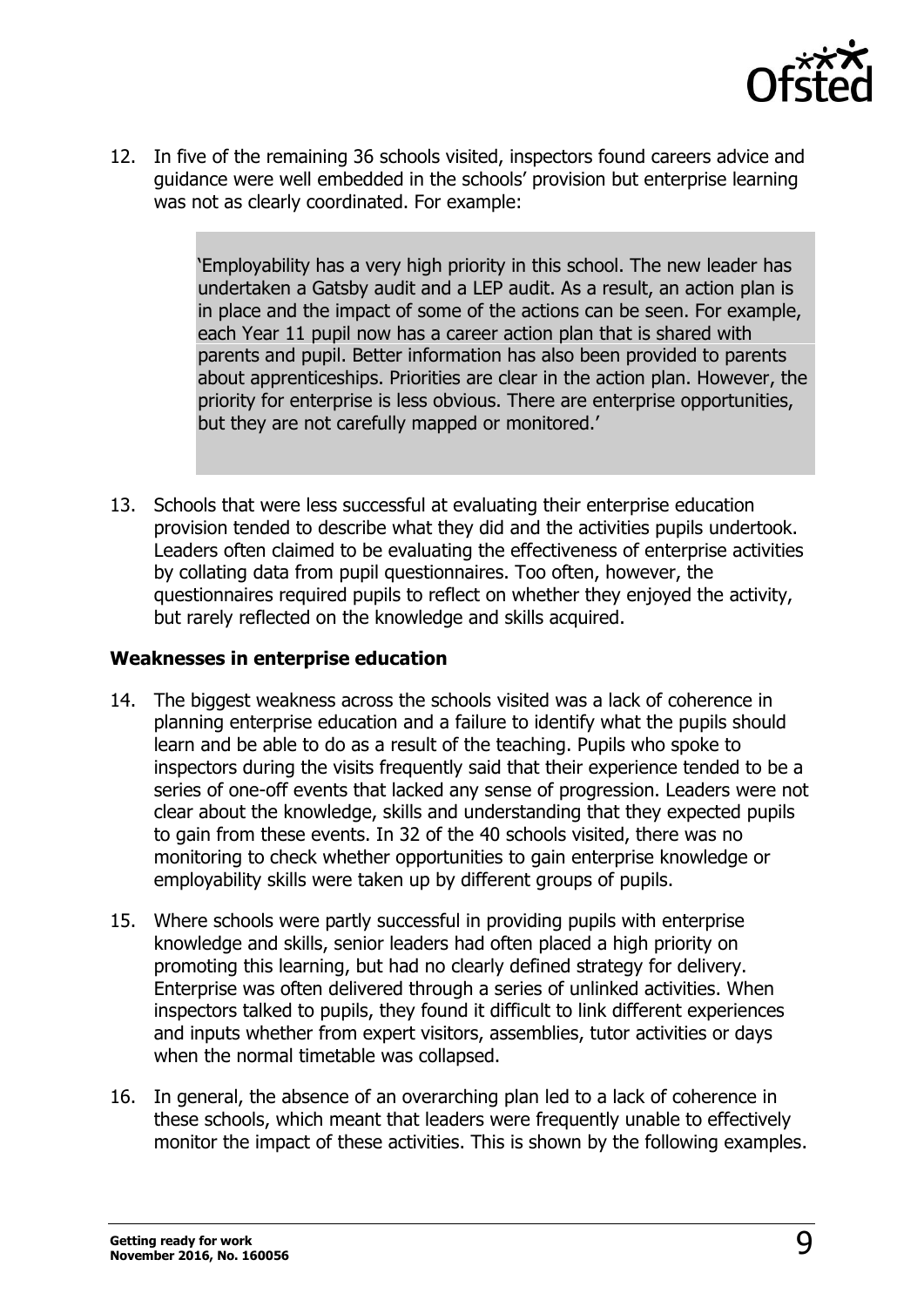

#### **Case study 1**

'There has been no curriculum mapping to identify what knowledge or which of these skills are taught in curriculum areas. A range of materials has been produced that describe and provide information about personal employability skills, but these are not all linked. As a result, information introduced is not then followed up to see how it has had an impact on the pupils' knowledge and skills. For example, when preparing for work experience, pupils carry out a self-assessment of personal skills prior to the placement, but their progress on developing these during the placement is not evaluated.'

#### **Case study 2**

'There is no mapping of personal, social, health and economic education (PSHEE), enterprise or work-related learning opportunities across the curriculum. Although leaders have a secure knowledge of the multifaceted provision for enterprise learning and the development of employability knowledge and skills, they have yet to develop a clear overview or means by which these can be tracked and quality fully evaluated.'

#### **Case study 3**

'There is no policy or strategic plan for enterprise and employability. There is coverage of enterprise and employability for all year groups, but there is a far greater emphasis on acquiring enterprise skills rather than deepening pupils' business and economic knowledge and understanding. Learning outcomes are not assessed, unless the course is externally assessed, such as through GCSE.'

17. The delivery of the most successful enterprise education was at times dependent on having people in post who were passionate about work-related learning. For instance, in three schools, inspectors identified improvements to the delivery of enterprise education that were linked to the recent arrival of new senior leaders. In one case, this was a headteacher (18 months in post) and in another an assistant principal (in post for one term and a trustee of the Personal, Social and Health Education (PSHE) Association). Both were taking steps to embed enterprise education in their schools, but they simply had not had the time to deliver enterprise and employability learning across the school.

> This is a school that is just recovering following years of chaos. The new management team has designed a new approach to the curriculum, but it is too soon to see impact. So, while leaders of the school talked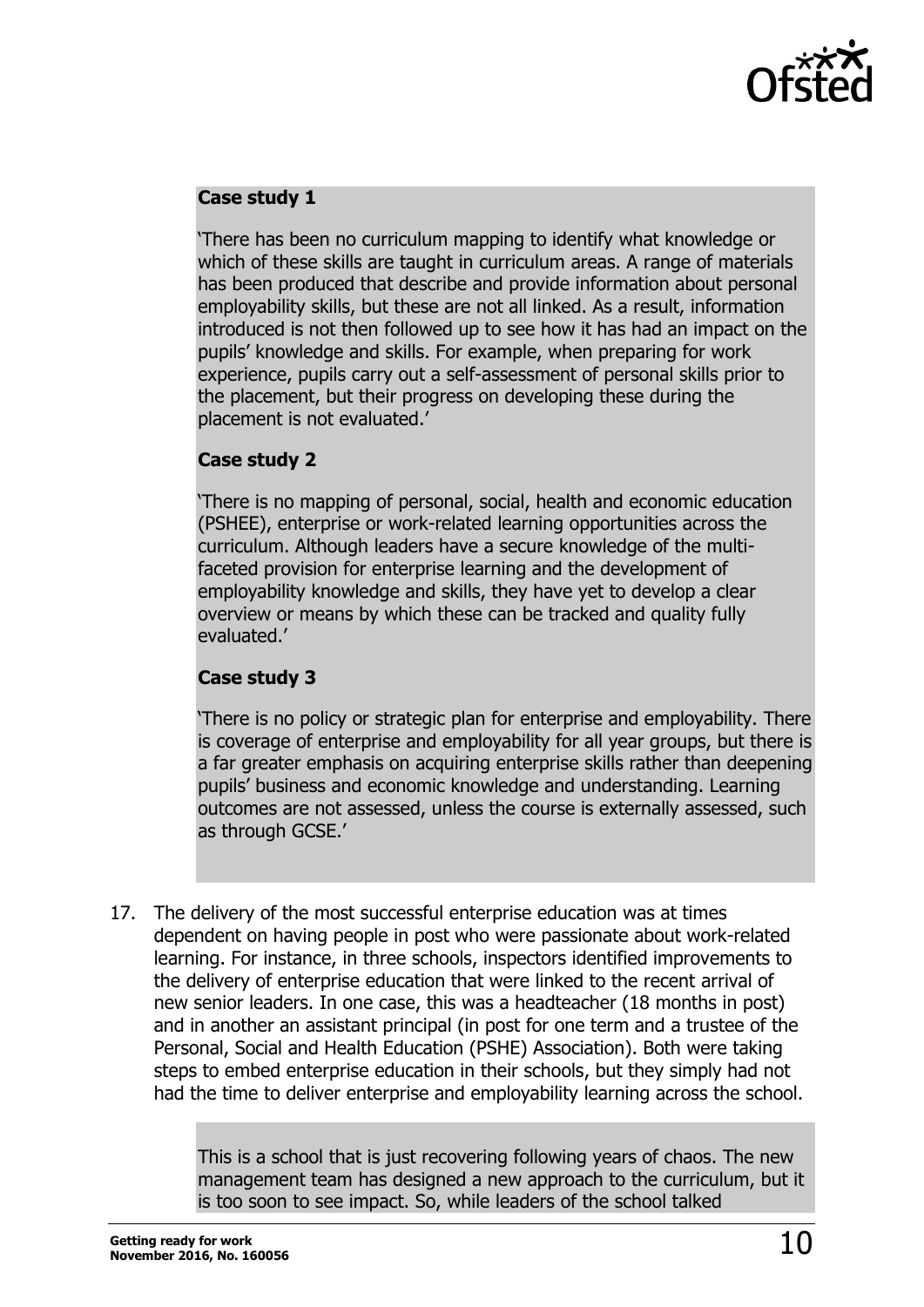

enthusiastically about the value of the life skills programme they had developed in key stage 3, not all pupils in the school have experienced it because it is, now, only just being implemented.

- 18. Where commitment in delivering an enterprise curriculum was as a result of key individuals, there was considerable impact on the schools' provision when these individuals left the school. For example, when a senior leader in one school, who was a strong advocate of providing enterprise and employability knowledge and skills for their pupils, went on maternity leave. With no one similarly passionate about this aspect to pick up this work, there was a loss of drive in the delivery of enterprise learning. The strategic framework that had been established was not used to sustain this area of the curriculum across the school.
- 19. In the schools where there was limited focus on enterprise learning, school leaders told inspectors that they see themselves as accountable for outcomes narrowly focused around examinations. The development of enterprise was often seen as potentially distracting from delivering improvements around examination results. This was particularly acute in the schools visited that had most recently been judged as requires improvement or inadequate. For example, in one school judged to require improvement, the headteacher explained that his priority was on improving academic achievement and behaviour and that enterprise education was no longer a priority.
- 20. The evidence from this survey suggests that the delivery of enterprise education is likely to be piecemeal across the secondary school sector. A small number of schools in our sample have made a real commitment to its delivery. As a result, they have helped pupils to gain business and financial knowledge, understand basic management information techniques and develop leadership skills; all of which will stand them in good stead for the world of work. In many of the other schools visited, however, enterprise education had not begun or was in its infancy. Some of these schools had some peripheral work-related learning, such as work experience or careers guidance, but these appeared as one-off instances rather than being part of an overall enterprise and employability strategy.

### <span id="page-10-0"></span>**Work experience**

- 21. In 2012, the government removed the statutory duty on schools to provide pupils with work-related learning at key stage 4. Ministers acknowledged its importance, but told the delegated legislation committee that 'schools are best placed to decide what is appropriate to suit the needs and circumstances of their pupils.'
- 22. In order to gauge what is now happening in practice, inspectors on 109 routine secondary school inspections collected additional information on work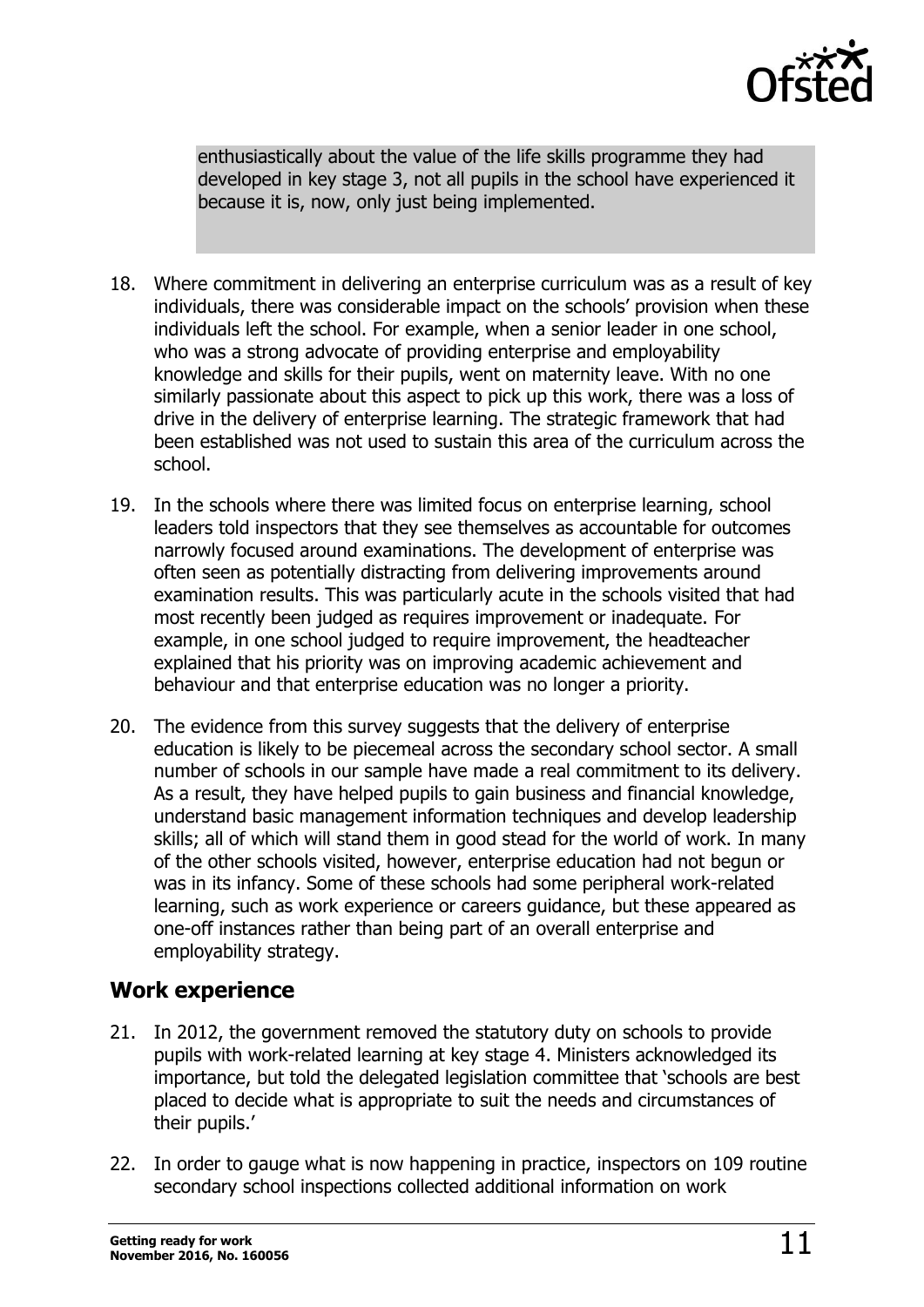

experience provision in the spring term 2016. Of these schools, 63 were found to have work experience as an expectation for all pupils at key stage 4. In these schools, work experience was seen as important in order to develop personal skills, build confidence and self-esteem and widen pupils' horizons. For example, one headteacher told inspectors:

'We wish to raise the aspiration and broaden the horizons of our students by giving them a real experience of the world of work before they leave school. For many of our students, their world is very narrow and this is an opportunity to mix with people beyond their own community. It also begins to embed some of the real world skills, which students need, to engage effectively with college and work i.e. independence, interpersonal skills, organisation, time management etc.'

- 23. In the 46 schools not offering work experience at key stage 4, leaders typically indicated that the high costs of delivery and a lack of resources were a barrier, particularly where finding appropriate placements for pupils was difficult. In these circumstances, a few leaders suggested that many pupils were likely to receive a poor experience of the world of work. As such, programmes that were previously in place had been discontinued.
- 24. Other leaders expressed that the advice given in the 'Wolf report: recommendations final progress report' had led them to move opportunities for work experience into their sixth form provision.<sup>6</sup> Several leaders acknowledged that they were reluctant to give up teaching time for all key stage 4 pupils to engage in work experience. Again, this was linked to the perceived limited value that leaders and staff in these schools attached to work experience and the related perception that time spent on enterprise activities and not on examined subjects was wasted.
- 25. Among the 40 secondary schools visited specifically for this survey, inspectors found a wide variety of approaches to work experience and its quality. In the 19 schools that had retained a period of work experience for all key stage 4 pupils, the traditional two weeks had sometimes been reduced to one week. Some of these schools sought to mitigate the use of curriculum time by arranging work experience in the last week of the summer term so that placements could extend into the summer holidays. However, this removed the opportunity to immediately build on learning from the work experience back in school.
- 26. Overall, the schools visited with good and outstanding judgements at their most recent inspection were more confident in using curriculum time for work experience. However, a few weaker schools were also embracing the perceived

-

<sup>&</sup>lt;sup>6</sup> 'The Wolf Report: recommendations final progress report', Department for Education, 2015; [www.gov.uk/government/publications/wolf-recommendations-progress-report.](https://www.gov.uk/government/publications/wolf-recommendations-progress-report)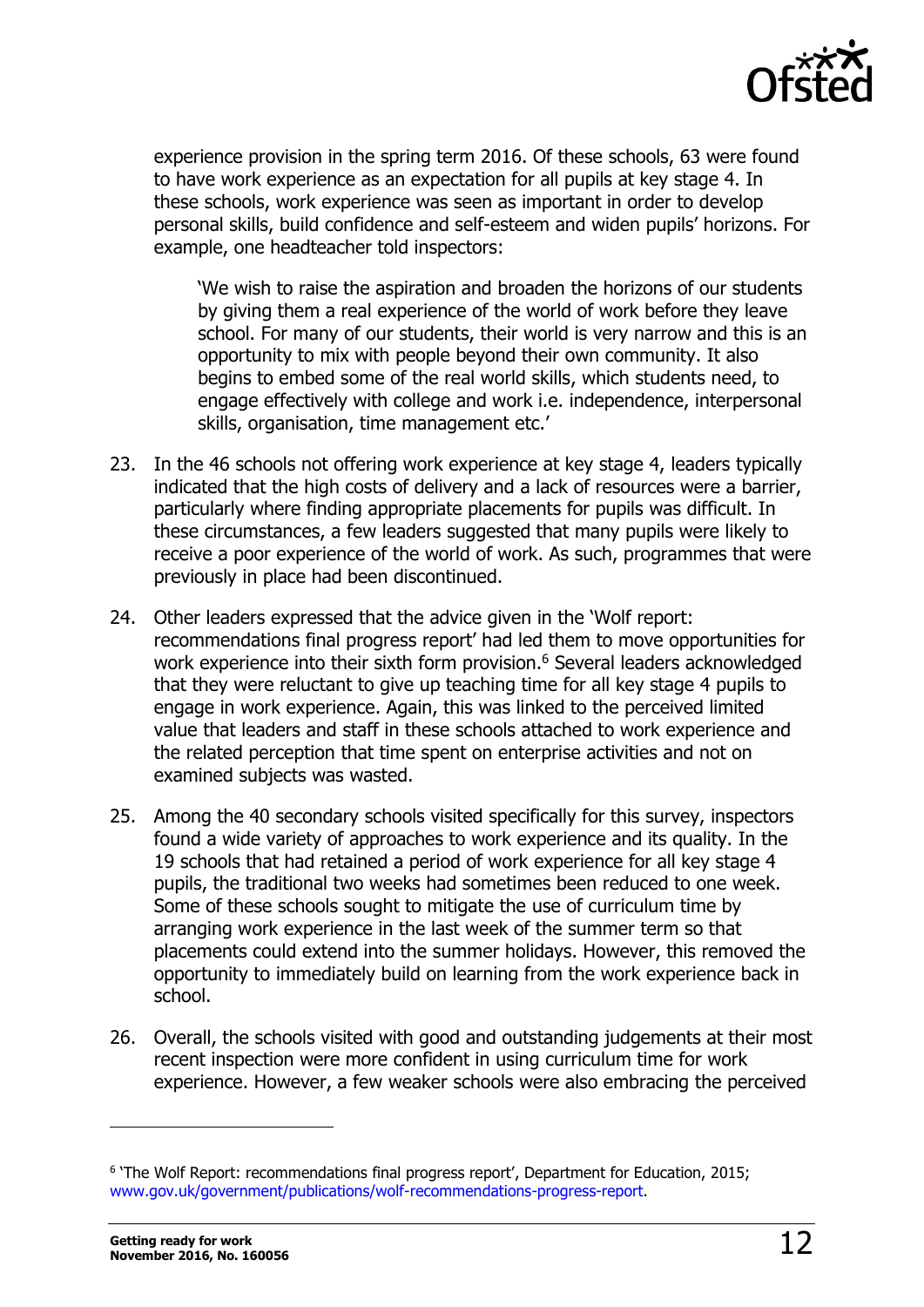

value that work experience could bring to the school. In one notable case, a new senior leader with experience of school improvement identified the expansion of work experience as a key component of the journey for the school. This headteacher told inspectors:

'We are really trying to build up our employer engagement activity because it was one of those things that got sidelined when the school went into special measures. We are well placed to capitalise on local businesses as we have Eddie Stobart, Sainsbury's, Tesco, Cummins and other large players in the retail and logistics sector. We do very well for work-experience placements at Year 10 and Year 12 and have just started a work-readiness programme with Year 10 ahead of work experience in the summer term.'

- 27. Another headteacher of a school where key stage 4 pupils undertake two weeks of work experience told inspectors that he valued highly the improved maturity and attitudes to learning seen on the pupils' return. However, he added that if he was the headteacher of a school judged inadequate or requires improvement by Ofsted, rather than outstanding, he would feel a lot less confident about giving up curriculum time.
- 28. Some schools offered work experience to a small group of pupils, often selected on the basis of not achieving well in academic subjects. Where this was the case, school leaders frequently suggested that arranging work experience for all pupils was too time-consuming and impractical to administer on a large scale. For example, completing health and safety checks on each potential employer had become a particular barrier for a few schools. Other schools prioritised their resources to enable this to happen, sometimes contracting this out to specialists. However, it was regularly pointed out to inspectors that this used to be centrally organised, but is now a cost to the school among competing financial pressures and priorities.
- 29. Some of the schools visited required pupils to find their own placements. In one such school, leaders argued that this encouraged 'independence and resilience'. However, while this may be true to a certain extent, it also reinforces advantages for those pupils with parents who have good connections in industry and business. For instance, inspectors spoke to pupils who enjoyed exciting opportunities such as spending time in a district attorney's office in the United States or working in a major financial business in the City of London, arranged through family contacts.
- 30. Those pupils who had access to quality work experience benefited from exposure to real life examples of careers. Pupils' next steps and career choices were often refined by the practical experience. In some cases, not enjoying a particular role was as important in forming their career choices as enjoying it.
- 31. For many pupils, these opportunities were valuable because of the different knowledge and skills they learned to those in the rest of their school lessons: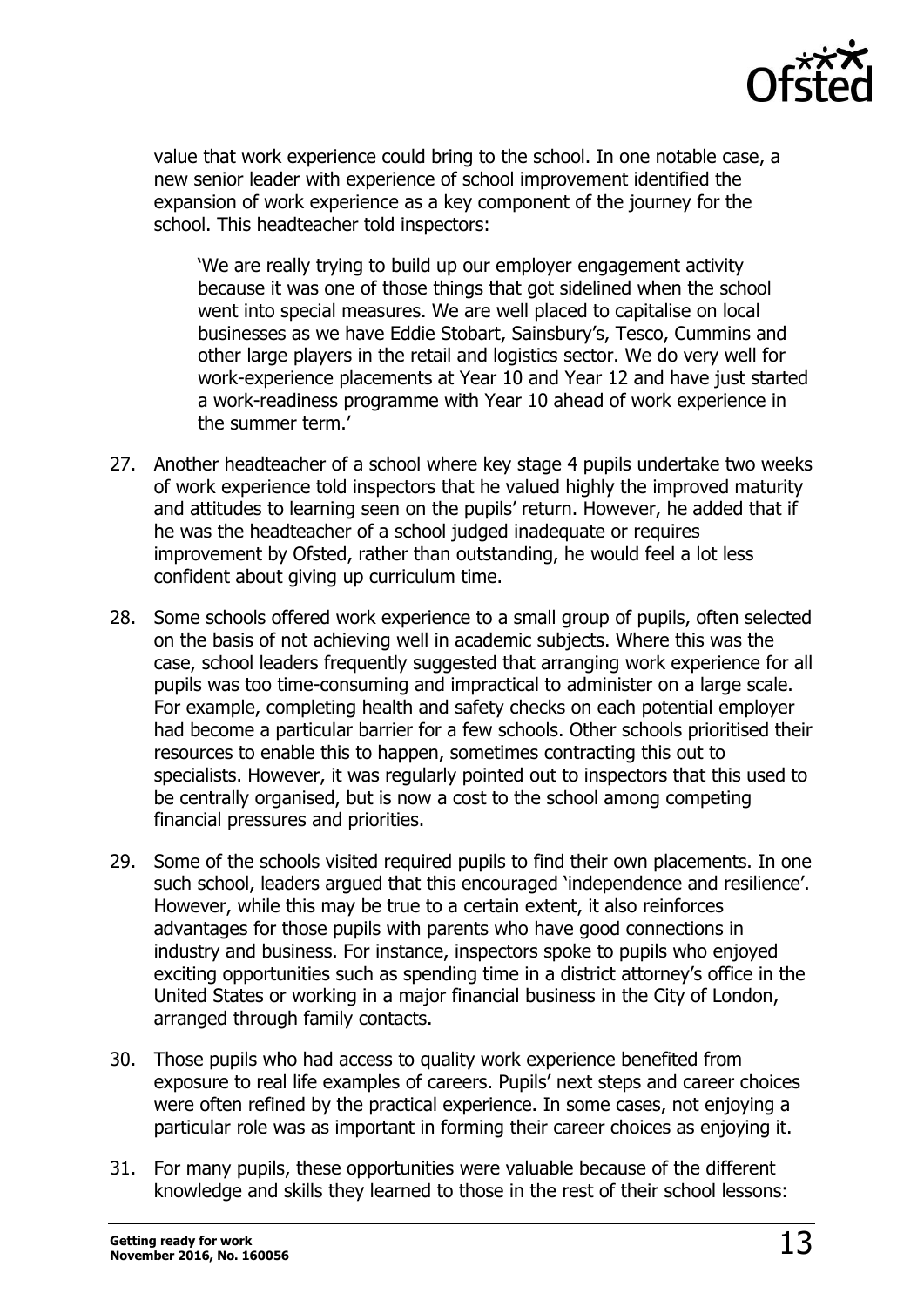

'Well, I had to be organised and sorted − you do here too, but it doesn't matter that much. But on work experience you feel on your own'.

- 32. Work experience offered pupils insight into the day to day of a working environment – something that most have yet to experience. Gaining these work place skills, such as communicating with a variety of different people, team work and independence, in turn, gave pupils confidence.
- 33. However, even where schools did provide the opportunity for work experience, they were not always embedding the learning opportunities in the classroom. Only four of the schools visited had arrangements in place for fully assessing the quality of the work-related learning that pupils received. The strength of evaluation was often linked to other factors, such as how much of a priority enterprise and employability learning were for senior leaders and whether these aspects were successfully embedded in the curriculum.

#### <span id="page-13-0"></span>**Employer engagement**

- 34. Inspectors met employers who were keen to work with schools. For some businesses that were working with the schools visited by inspectors, it was about helping to secure their future workforce. Employers also spoke about altruistic motives or meeting their corporate social responsibility objectives.
- 35. However, this enthusiasm is clearly not universal. A survey by the British Chamber of Commerce found that, while more than three quarters of firms believe a lack of work experience is the reason young people are unprepared for work, more than half of businesses (52%) say that they do not work with schools to offer work-experience placements. Reasons for this included:
	- $\Box$  cost and time (25%)
	- $\blacksquare$  too much school administration (23%)
	- $\blacksquare$  a lack of information (22%).
- 36. Employers were critical of schools that approached them without a clear agenda or objectives. When schools lacked clarity over the time commitment needed, employers were less likely to agree to work with them. Employers reported that the approach was more likely to be successful if schools asked them for a specific input that was time limited.
- 37. Our focus groups concluded that schools and employers work together most effectively when:
	- there is very little or no cost involved
	- **D** business cases and expectations on both sides are sharp and schools feel they are doing something important and valuable
	- $\blacksquare$  schools are clearly the consumer ensuring that what the employers offer meets the different needs of their pupils.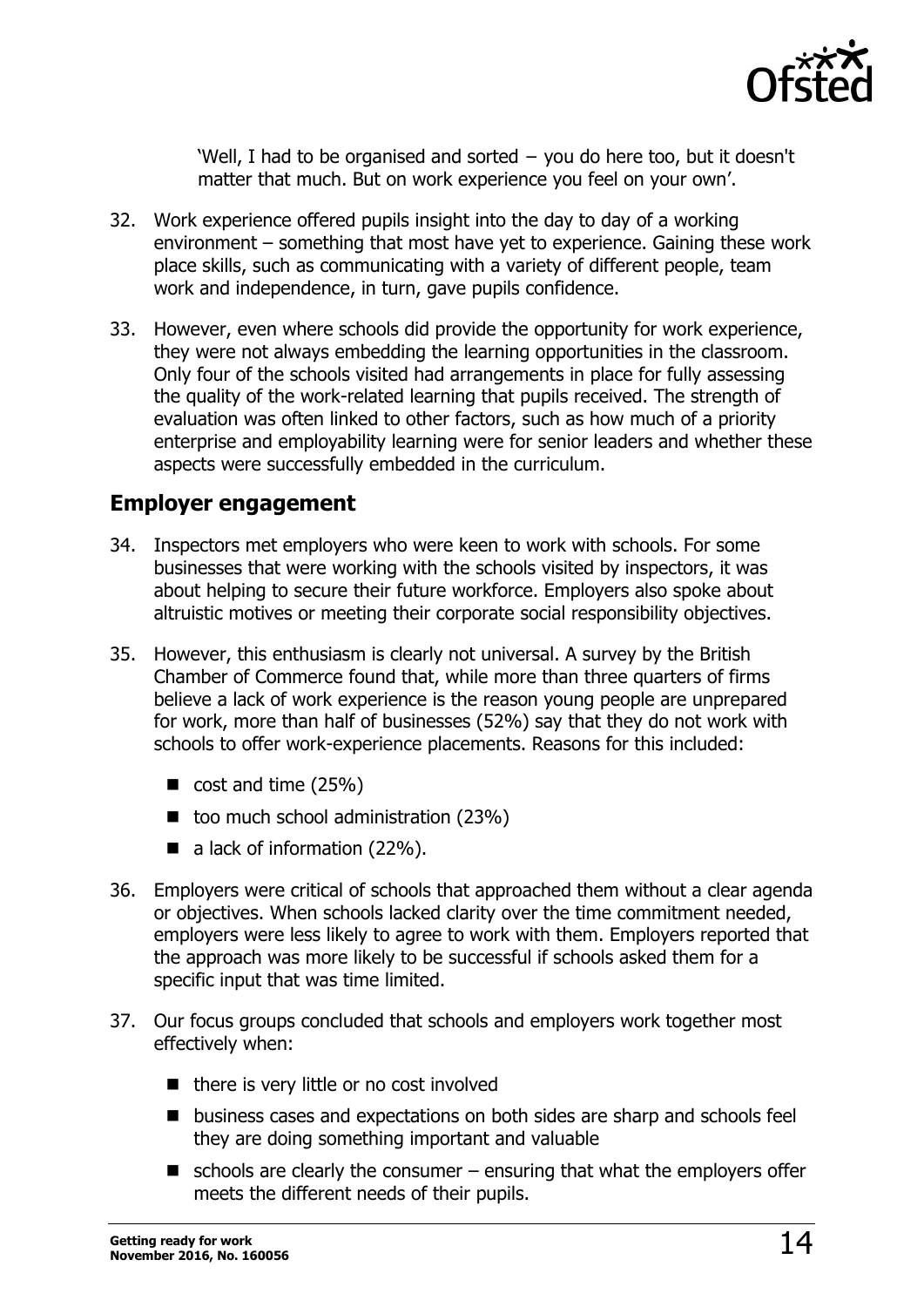

- 38. Engagement between schools and businesses was most successful when it was a key strategic priority for leaders and governors, where a non-teaching member of staff had time to make the contacts and when there was an obvious mutual benefit. For example, at Plymstock School, Plymouth, a headteacher's challenge to a group of students to raise the profile and desirability of studying languages in the school led to the creation of an award-winning social enterprise that benefits local businesses and helps raise students' achievement. Success depended on ensuring that partnerships existed between organisations rather than individuals. Otherwise, in both schools and businesses, when key people changed roles, this led to frustration of both parties.
- 39. One of the schools visited had a very strong relationship with a local business. It was an example of a two-way, mutually beneficial relationship that has been sustained over many years.

Innovia Films Ltd is a global company that produces cellophane film and other packaging. It is a major local employer and has other production sites in the UK, USA, Belgium and Australia. The human resources manager of its Cumbrian plant at Wigton views the relationship with the Norton Thomlinson School as essential to the survival of the local plant and not just a 'nice to have' corporate responsibility boast. As a globally successful company, it has to recruit the finest people at every level in the business to remain competitive. Based in this relatively isolated part of the UK, it must employ people who are committed to the community as well as to the company. To do this, it endeavours to recruit locally and, in order to do this successfully, it nurtures and values its relationship with the school. Having the school leadership on board is crucial to the success of this relationship. A liaison meeting between the human resources manager and a deputy headteacher of the school takes place every half term. This enables the relationship to adapt and develop. The company provides work experience for approximately 40 students every year. Placements are in electrical and mechanical engineering, research and development, IT/IS, and overseas sales and administration.

Innovia employees attend assemblies throughout the year to talk to pupils about GCSE subject choice and the link to careers, the value of work experience and Innovia's work-experience scheme, apprenticeships and the company's university sponsorship schemes. The company also attends parents' evenings and welcomed a Year 10 technology class to its engineering workshops.

40. Another school has developed excellent employer engagement through the creation of business mentors and providing networking opportunities for local businesses using the school site and involving pupils.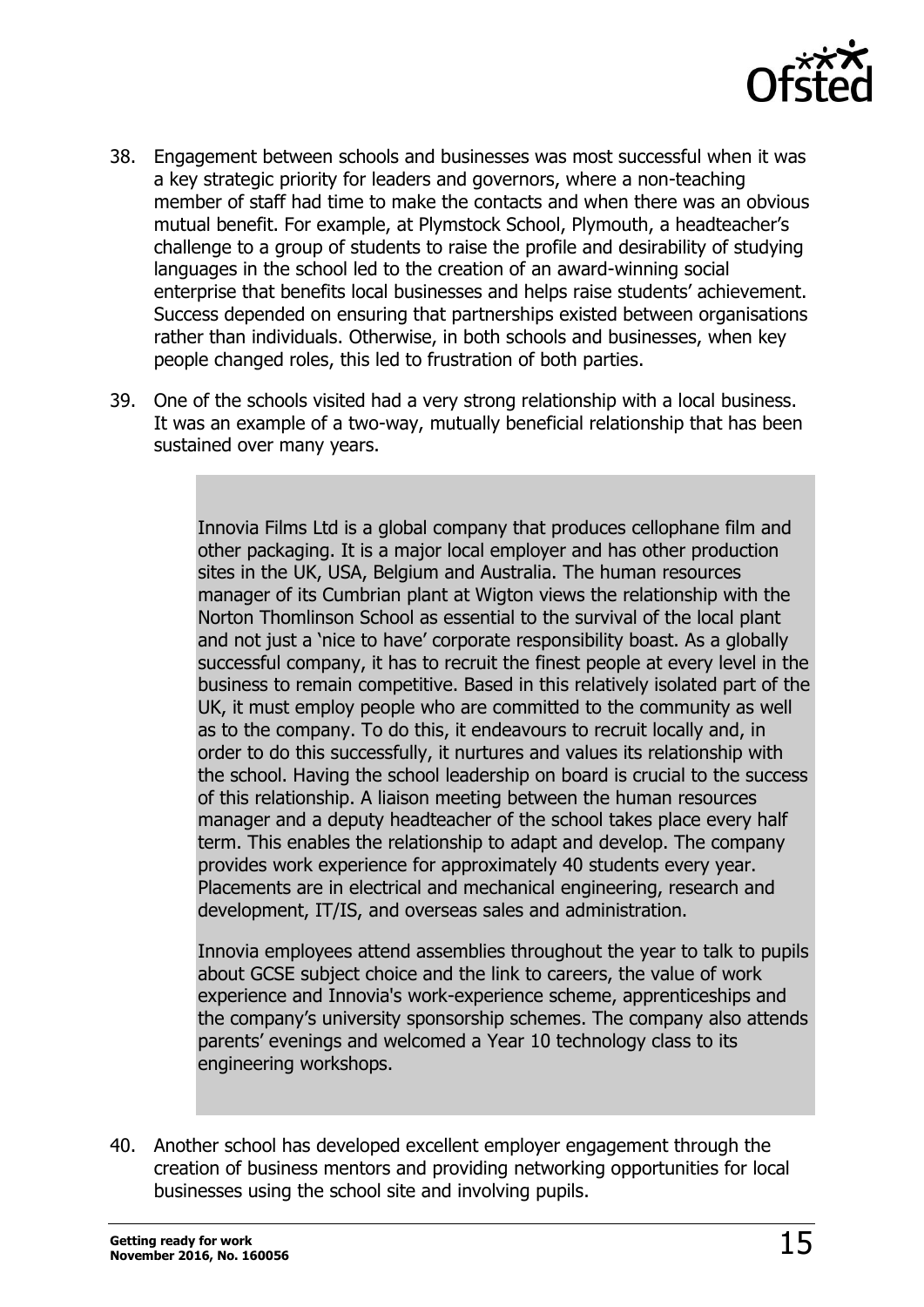

This is a partnership of local organisations interested in supporting the successful transition of young people from education to the world of work. It was established in 2011 by teaching staff at Mark Rutherford School (Bedford, East of England region). The partnership was set up to encourage better communication between schools and businesses, particularly in relation to the needs of the local labour market. Over time, the aim is to have a comprehensive understanding of the recruitment needs and skills gaps faced by local businesses and for this to inform the careers advice and work experience provided within schools. In the long run, the intention is to see what impact this information could have on a school's curriculum, where the need for particular skills could be met with specific courses in different subject areas. Additionally, individual partners get involved with Mark Rutherford School in a variety of ways, from offering work-experience placements and visits to running workshops or attending careers events. Some partners also develop specific business projects for students to tackle in their curriculum or spare time, while other partners act as mentors to students during their time in education.

41. During the survey, some schools were working well with local employer organisations to identify opportunities in the local economy. Ofsted has previously published a report on the success of Treviglas Academy in Cornwall and its imaginative approach to preparing students for these opportunities:

> The Surf Academy awards its learners with the equivalent of four A Levels and professional qualifications. The core programme of study includes BTEC Business, Travel and Tourism, Enterprise and Sport. If learners prefer to mix their learning with more traditional A levels, they are encouraged to do so.

42. In successful UTCs, business involvement is an essential element of the curriculum. At Aston University Engineering Academy (a UTC), subject experts from local businesses teach elements of the technical and vocational courses. These experts are able to raise the pupils' awareness of problems and solutions from the business world to provide a real focus for pupils' learning.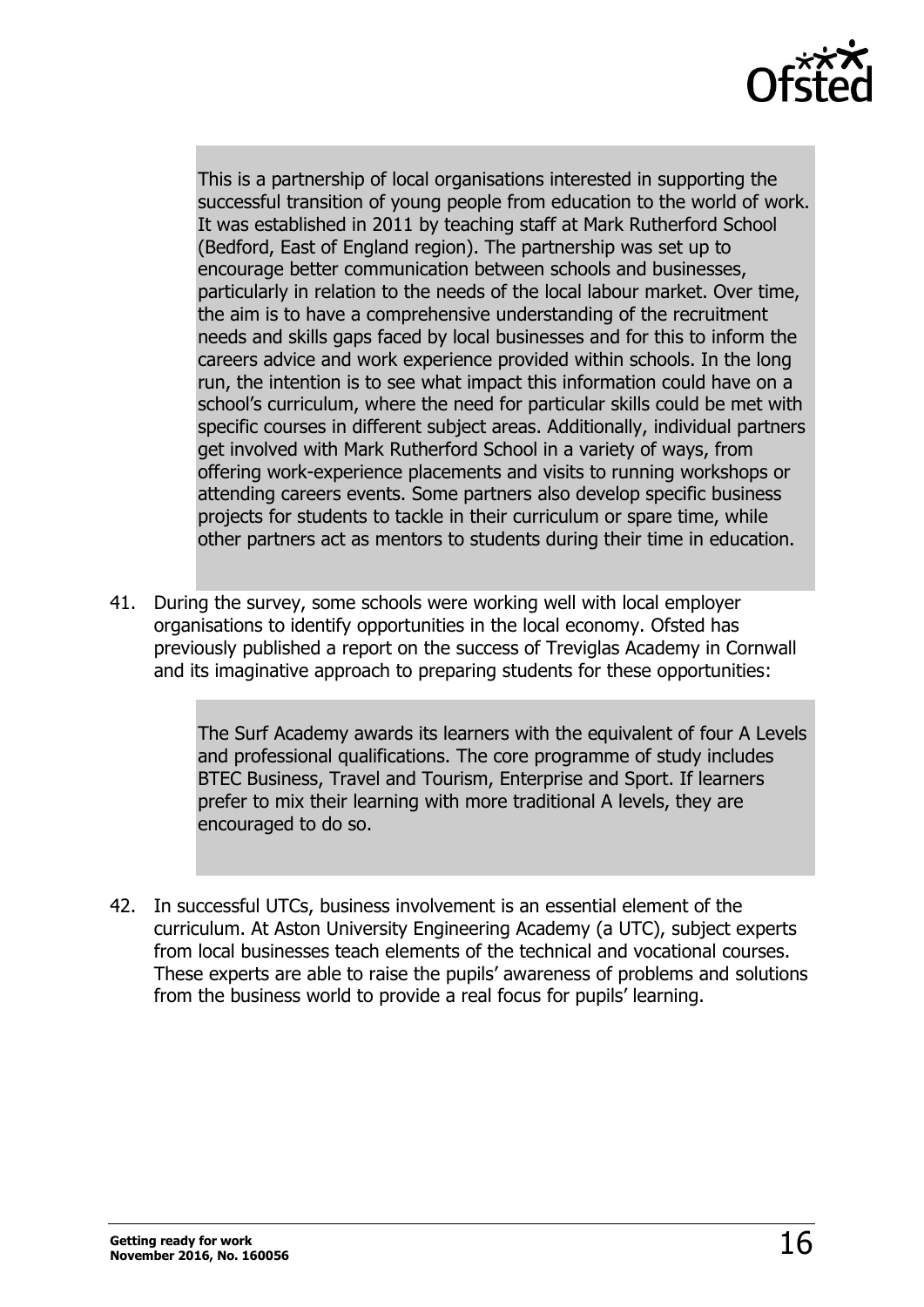

A team of six Year 12 boys were making a presentation to business executives. The project was given to improve the safety of workers on the railway. The team had developed their schematic at the sponsoring university using a 3D printer. It was a very confident, professional presentation. There was a clear explanation. Learners delivered the presentation without a script showing good confidence in their proposal. They were presenting to the UK's largest provider of on-track warning systems. They had developed, from scratch, a system that was very similar to the one the company actually uses. The feedback was that it could be developed into the next generation of safety equipment. The team was offered opportunity to test the product on the business's own test track. The academy's vice principal followed-up the presentation with enquiries about what professional qualification in rail engineering would be possible (given their age) for learners to do.

- 43. There are many organisations offering help to make things easier for schools and businesses to connect. For example, one charity's website enables schools to very quickly assemble a team of successful and local entrepreneurs to inspire pupils. Many schools in our survey were finding that Barclays Lifeskills provided invaluable resources. However, some schools reported being bombarded with organisations trying to offer them a service. Without an external body to offer some degree of quality control, they struggled to find effective support.
- 44. The extent to which good relationships depended on the personal contacts of teachers and leaders in individual schools is a concern. For example, one school visited that was in an area of economic disadvantage and faced with low expectations found that the lack of contacts available to them directly was a barrier. They overcame this by developing effective partnerships with their local independent school to benefit from their contacts. Not all schools in similar positions have this option.
- 45. Inspectors also identified the fact that school location can be a barrier for engaging with local employers. In schools that were geographically isolated, with a relatively narrow local employment base, delivering such provision was generally a challenge. This was linked to additional costs from school finances for running events (work placements or external visitors for instance) due to the extent of travel required.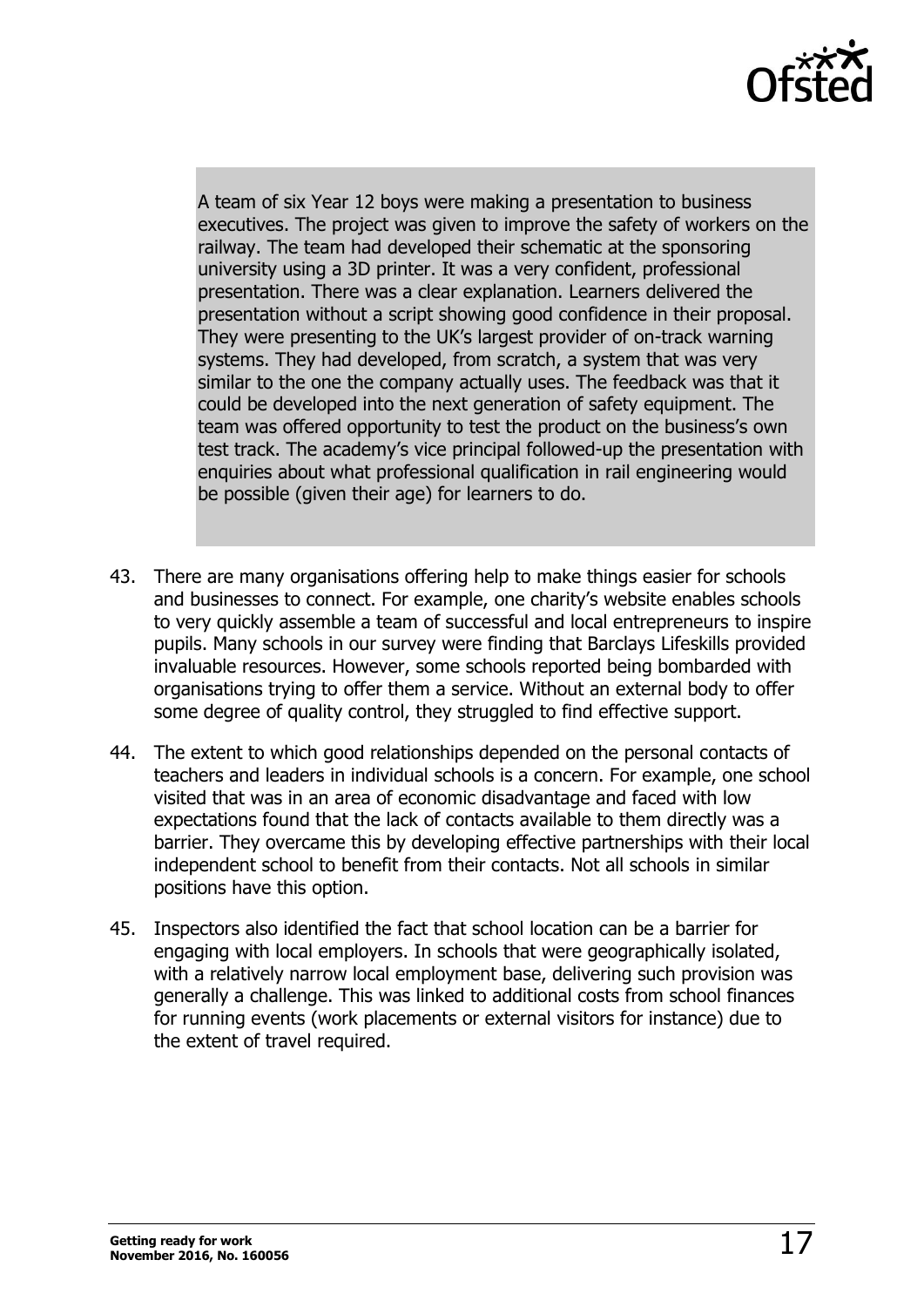

### <span id="page-17-0"></span>**Financial capability as a key component of enterprise**

- 46. Financial capability is a key element of enterprise education, enabling young people to make informed decisions as consumers, employees or self-employed individuals.<sup>7</sup>
- 47. The development of young people's financial capability in the schools visited was inconsistent. It often depended on the enthusiasm of individual staff to teach this well and even include it in the curriculum. This resulted in pupils having a good grasp of particular aspects of personal finance, but significant gaps in their understanding elsewhere.
- 48. The pupils spoken to identified financial capability as the most common weakness of their school's enterprise provision. A Year 11 pupil in a school in Norfolk said, 'I think it happens in posh schools'. In another school, some areas of enterprise or PSHE/citizenship were addressed less systematically than others. For example, financial capability was identified by pupils as a gap that they really wanted to be plugged. In a group discussion, there was complete agreement when a pupil was concerned that we 'don't learn how to grow up'.
- 49. In addition, evidence from the schools visited indicated that financial education was not always relevant to the young people receiving it because teachers frequently failed to adapt it to the needs of the pupils being taught. For example, pupils from disadvantaged economic backgrounds were often more familiar with irregular and high interest loan providers than some of the more corporate financial institutions. Unfortunately, the teaching did not take this into account and so failed to highlight the potential problems with using credit providers such as so-called 'pay-day loan companies'. Some schools, even those with a large number of pupils of different faiths, rarely adapted their teaching about subjects such as loans and borrowing to take account of varying religious views, for example on usury. In some cases, teachers and leaders had not considered this to be an issue.

### <span id="page-17-1"></span>**Promotion of apprenticeships**

50. The government is looking increasingly to apprenticeships to provide a trusted and reliable route into work. Inspectors found that a relatively high proportion of schools – 68%, or 27 out of 40 – were good or outstanding in promoting apprenticeships. They also saw, however, divergent practice in the schools visited in relation to the promotion of apprenticeships, with some schools encouraging all pupils to consider vocational and technical courses and others only steering lower-ability or lower-attaining pupils towards these routes.

 $\overline{a}$ 

 $<sup>7</sup>$  Financial education is currently on the curriculum and around 2.5 million 11- to 16-year-olds should</sup> now be receiving financial education. However, the IfS University College Young Persons' Money Index showed that the majority of 15- to 18-year-olds still receive no financial education from their school or further education providers, despite the fact that 97% of them are considered financially active.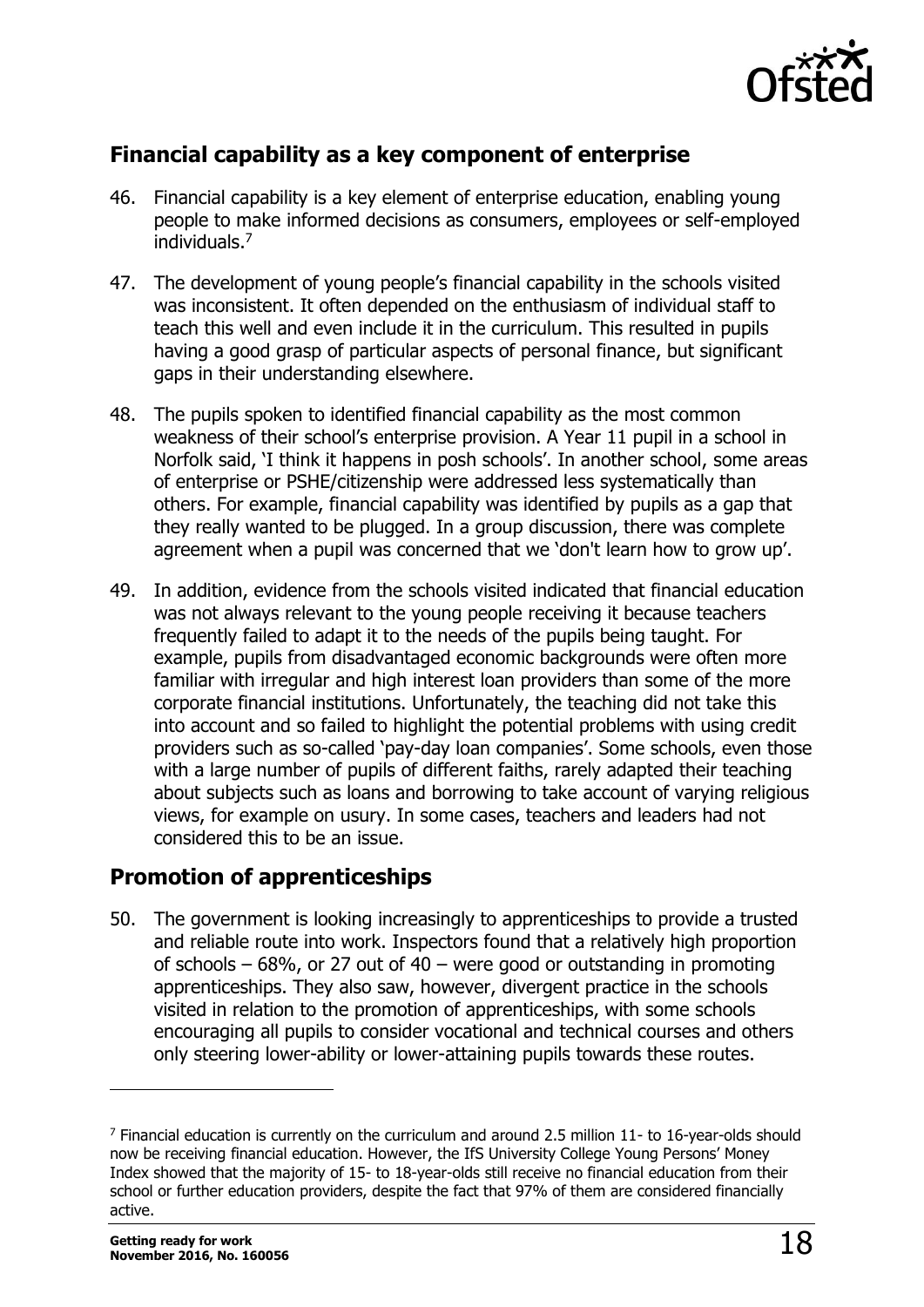

One school offers two distinct curriculum pathways that start in Year 9, one of which has more access to work-related/technical/vocational courses. It is clear, though, that students are not restricted by these pathways. In an options assembly, students were given the clear message that they must think about their future careers when choosing courses. Inspectors witnessed one most-able pupil doing the motor vehicle course alongside their EBacc subjects.

- 51. With regards to younger pupils generally, some schools were working at key stage 3 to improve pupils' knowledge of career choices. In the nine schools that told us they promoted apprenticeships from key stage 3, this usually took the form of a careers service providing one-to-one interviews from Year 7. Some schools used options events and careers fairs for children from the age of 11. Starting early is associated with well-performing schools, as a higher proportion of these schools had a judgement of good or better for pupil knowledge compared with that of the whole sample (80% compared with 68%).
- 52. This work, however, was not a key feature across most schools. In too many, technical and vocational education was generally associated with lowerattaining pupils or even those with challenging behaviour, as illustrated in the following example:

The school does not have 'pathways' as such, but tailored curriculum advice. BTECs tend to be for students of middle or low ability. Pupils who wish to follow apprenticeship routes are 'identified' by progress leaders and given support to follow this route. It is unclear how this identification takes place. The World of Work course is offered to a group of 12 middleability boys only. There are eight pupils on external work-based learning courses. These pupils are of middle/low ability and exhibit challenging behaviours.

- 53. Inspectors found that despite schools reporting an increased interest in apprenticeships among 18-year-olds, most pupils wanted to go to university. Reasons given to inspectors included:
	- subject and career interests not being linked to known apprenticeships
	- qoing to university is what everyone else does and is 'shown in the media as normal'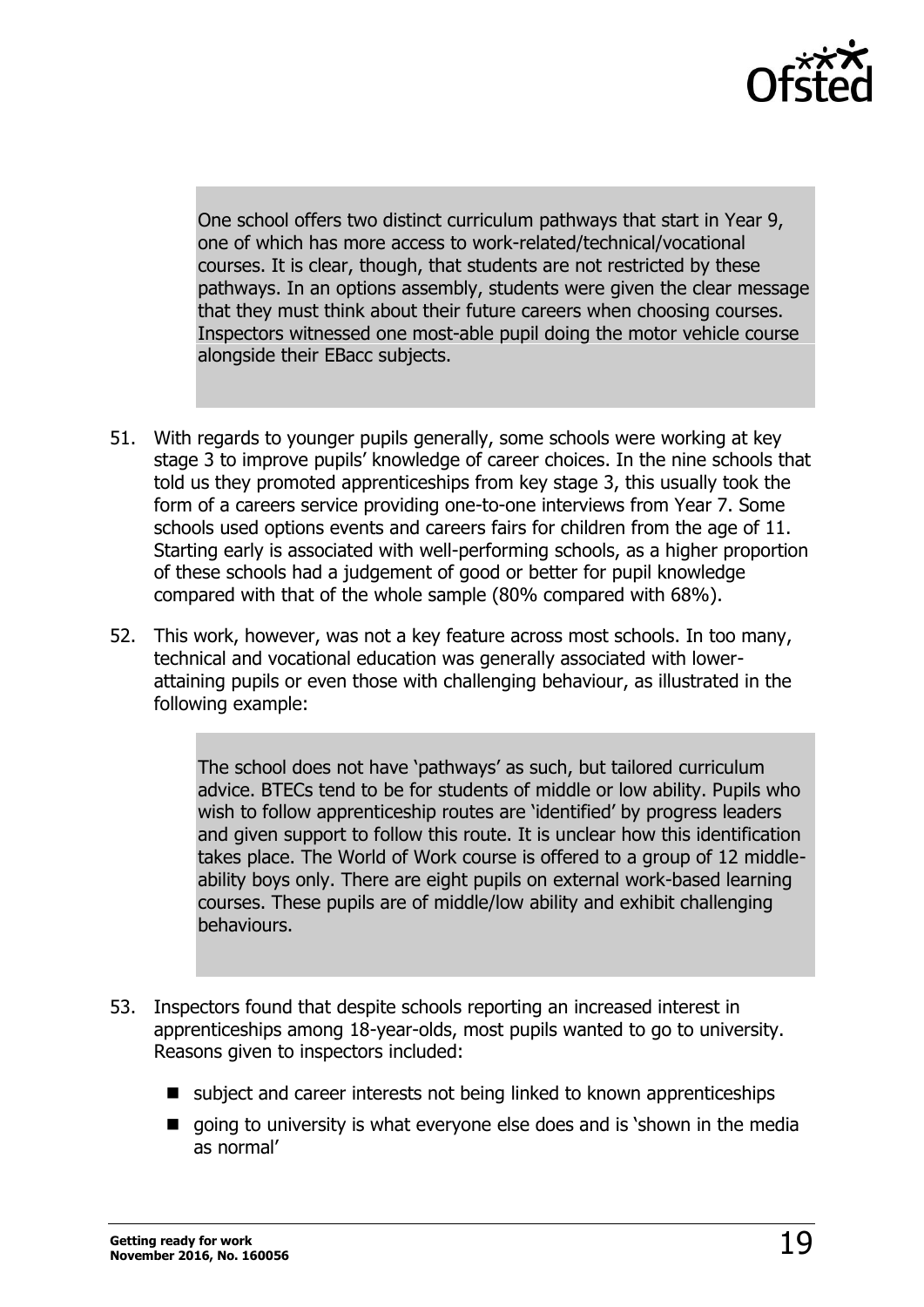

- a view that there are no apprenticeships available in the local area and so pupils would have to live away from home and they would rather do that in a university setting with other students.
- 54. In some of the schools visited, the apprentice route for 18-year-olds was promoted well. It appeared that an increasing minority of pupils were calculating the financial costs of taking a traditional university degree and were therefore choosing an apprenticeship. These tended to be especially popular with pupils seeking a career in engineering or finance. In many of the schools with sixth forms, students told inspectors that university applications were prioritised by their school and then direct entry to work or apprenticeship was supported later in the year. Some schools worked hard to avoid this.

UCAS and VTAS are run as parallel programmes. All students have access to both processes and some apply for both. High expectations are promoted through High Quality Destinations Days, where students are inspired by professionals and their journeys, exploring possible routes into careers. Opportunities are targeted to individuals based on early analysis of potential career pathways. All students, irrespective of their academic profile, are encouraged to engage in enrichment activities, such as work experience. Students' progress onto their preferred pathways is reviewed continually through one-to-one academic reviews, skills audits and monitoring of applications to both programmes. Alumni links facilitate mentoring programmes and provide a source of inspiration for current students. The sixth form careers and apprenticeship adviser ensures employer engagement with all students and the sixth-form team works collaboratively to support students with their destinations management.

- 55. Inspectors found evidence of good systems that fully prepared pupils for their post-16 choices and provided them with a range of alternatives in eight of the schools visited. All of these schools have developed vital links to external institutions in order to develop their pupils' understanding of their options. In most cases, these were direct links to local businesses. In some of these schools, visiting speakers from local businesses contributed to pupils' knowledge in forums such as assemblies. In Mark Rutherford School, for example, the strong promotion of apprenticeships is delivered through 'business breakfast' meetings with local employers. These have previously covered topics such as employability and careers in sport.
- 56. Two schools were found to have made particularly good links with further education (FE) providers. For example, Harrow Way Community School works very closely and effectively with the local FE college and benefits from the links that the college has with businesses. Pupils from the school participate in events at the college while they are in years 10 and 11. Those who are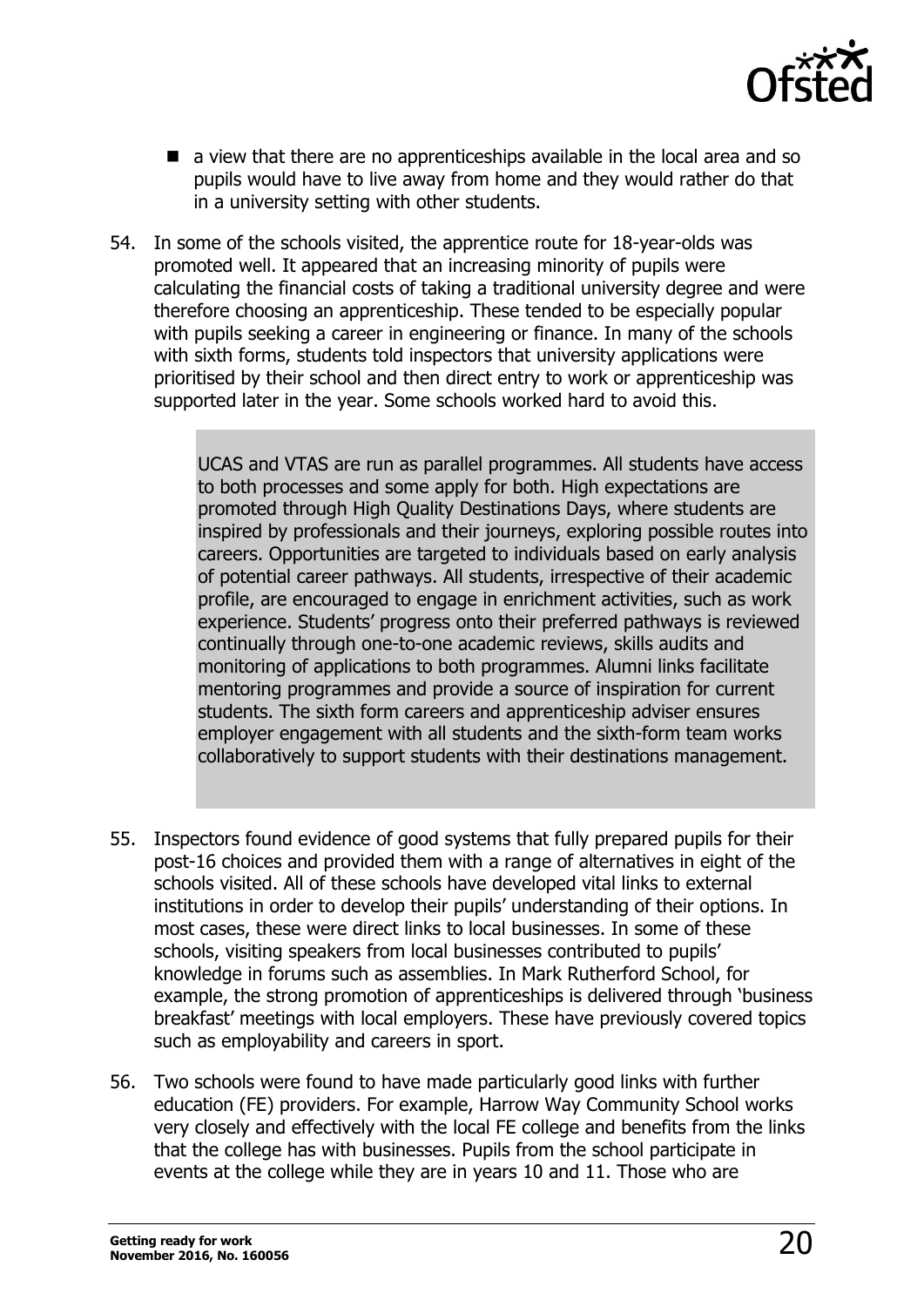

considering a technical/vocational pathway benefit from several visits from the business.

- 57. In the more effective schools, the promotion of apprenticeships and alternative routes at post-16 is part of a wider strategy and prolonged approach. At Fulham Cross Girls' School and Language College, for example, apprenticeships are promoted through visits to a school in their federation, Fulham Enterprise Studio. These visits begin in Year 7 and pupils are supported by careers interviews throughout their secondary education. The good practice in these schools has resulted in the pupils having positive attitudes towards apprenticeships with little mention of any barriers and the feeling that their parents would support any decision to take an apprenticeship.
- 58. At the other end of the scale, there are too many schools where apprenticeship knowledge is poor to non-existent. In these schools, there was little evidence of a coherent strategy for helping pupils make their post-16 choices. In the worst cases, schools lacked a single point of contact or a careers adviser and pupils were simply told to attend local FE open evenings to find out more.
- 59. Many pupils leaving Year 11 in the schools visited showed little interest in apprenticeships, irrespective of how well they were promoted by the school. While at post-18 there are clear economic incentives to pursue an apprenticeship, this is not the case at 16. Indeed, in three of the schools visited, leaders provided examples of pupils who had successfully been recruited for an apprenticeship but who could not take it up due to family pressure. Headteachers in a few of these schools told inspectors that parents had a preference for academic study (regardless of their child's ability, attributes or interests) and thought that alternatives, whether post-16 technical/vocational courses or apprenticeships, were second rate.
- 60. The perception of apprenticeships as a worthier route for less-able pupils was still evident right across the views of the pupils themselves. One school's pupils said, 'It used to be for a trade like hairdressing', and 'It's safer because it's more traditional to go to university'. Furthermore, pupils in four schools thought their parents would have negative views of them doing apprenticeships; one school said that 10 out of 11 of its pupils said it would be unacceptable. This was not limited to schools judged to have poor information on apprenticeships; two out of four schools had good standards in this respect.
- 61. Six schools suffered from a lack of access to quality apprenticeships in the area. This lack of opportunity can mean that a school's efforts to raise enthusiasm and knowledge have little impact. Although some of these schools struggle with pupil engagement with apprenticeships, others used their resources to counter this. One school, for example, had a studio school post-16 option in their federation. As a result: 'Pupils visit the studio school as they move through the school, starting in Year 7 to gain insight into vocational learning, the specialised curriculum and different career pathway, including apprenticeships'.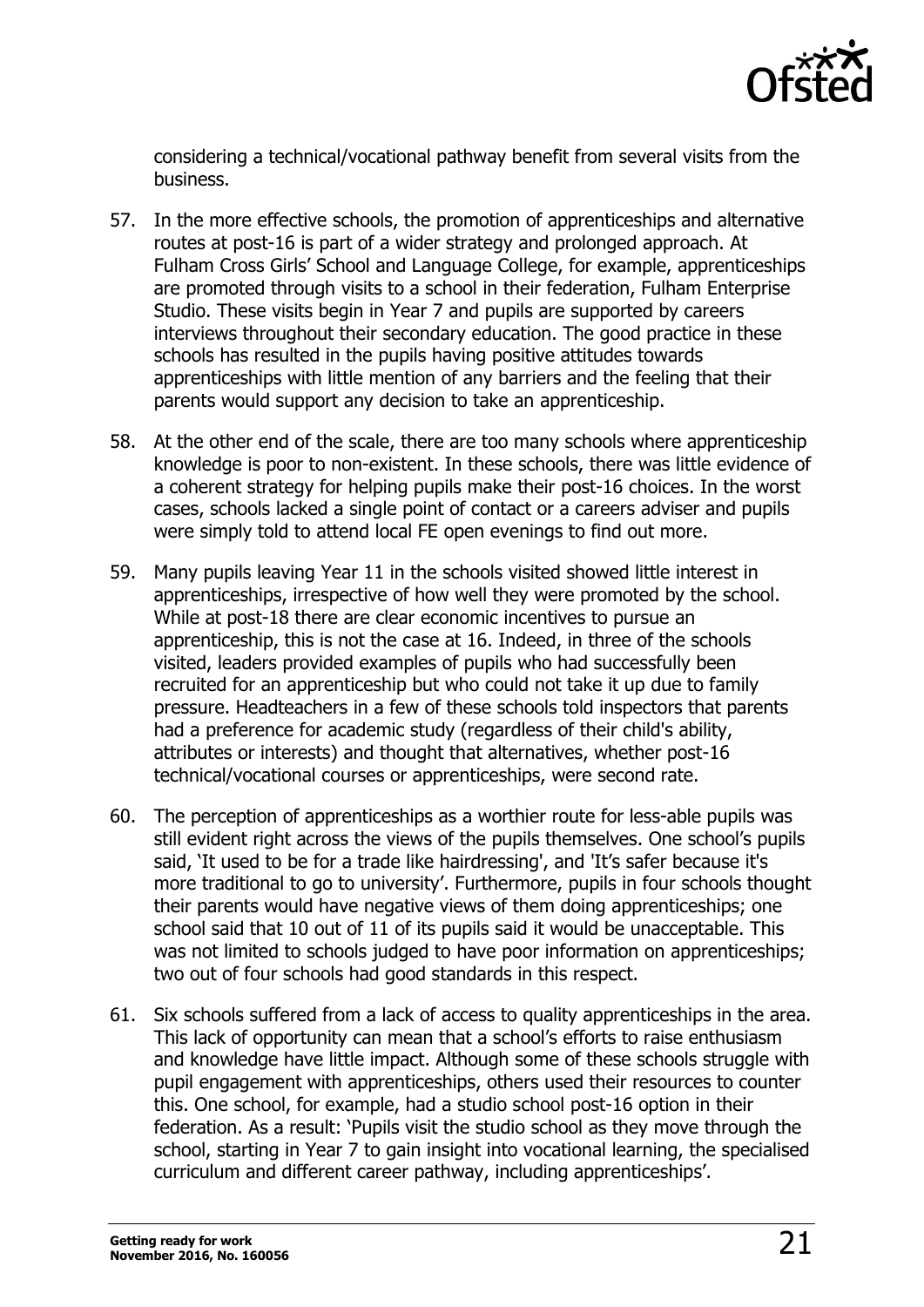

62. Finance was a barrier for some pupils. One even deemed apprenticeships to be merely 'cheap labour'. Often, disadvantaged pupils believed they would lose their family benefits from being on an apprenticeship. For these pupils, their part-time job paid more than an apprenticeship could offer them. For many pupils who live in rural areas, apprenticeships do not pay enough to cover transport.

> Pupils know about apprenticeships and have a good understanding. Some Year 11 pupils are planning to do one post-18, but the general view of pupils was that, at post-16: a) they want to keep their options open; and b) the money is a real barrier. For example, responses to the inspector, when told what the apprentice pay-rate included, 'my part-time job pays me double for washing dishes' or 'I earn £5 an hour stacking shelves in a newsagents. They are having a laugh'.

63. While the apprenticeships that are available to 16-year-olds are proving unattractive, some school leaders have reported a new potential issue for 18 year-olds. They saw a context developing where level 2 apprenticeships have low status, but level 3 and higher apprenticeships have high status and attract science and technical students who gain top A-level grades. However, there is little high-quality vocational training for middle attainers, who as a result may drift into inappropriate university degree programmes.

### <span id="page-21-0"></span>**Research publications feedback**

We are interested in finding out how useful you have found this publication.

Are you thinking of putting these ideas into practice; or already doing something similar that could help other providers; or are you just interested? We would welcome your views and ideas. Complete our survey [here.](https://www.surveymonkey.com/r/researchpublications)